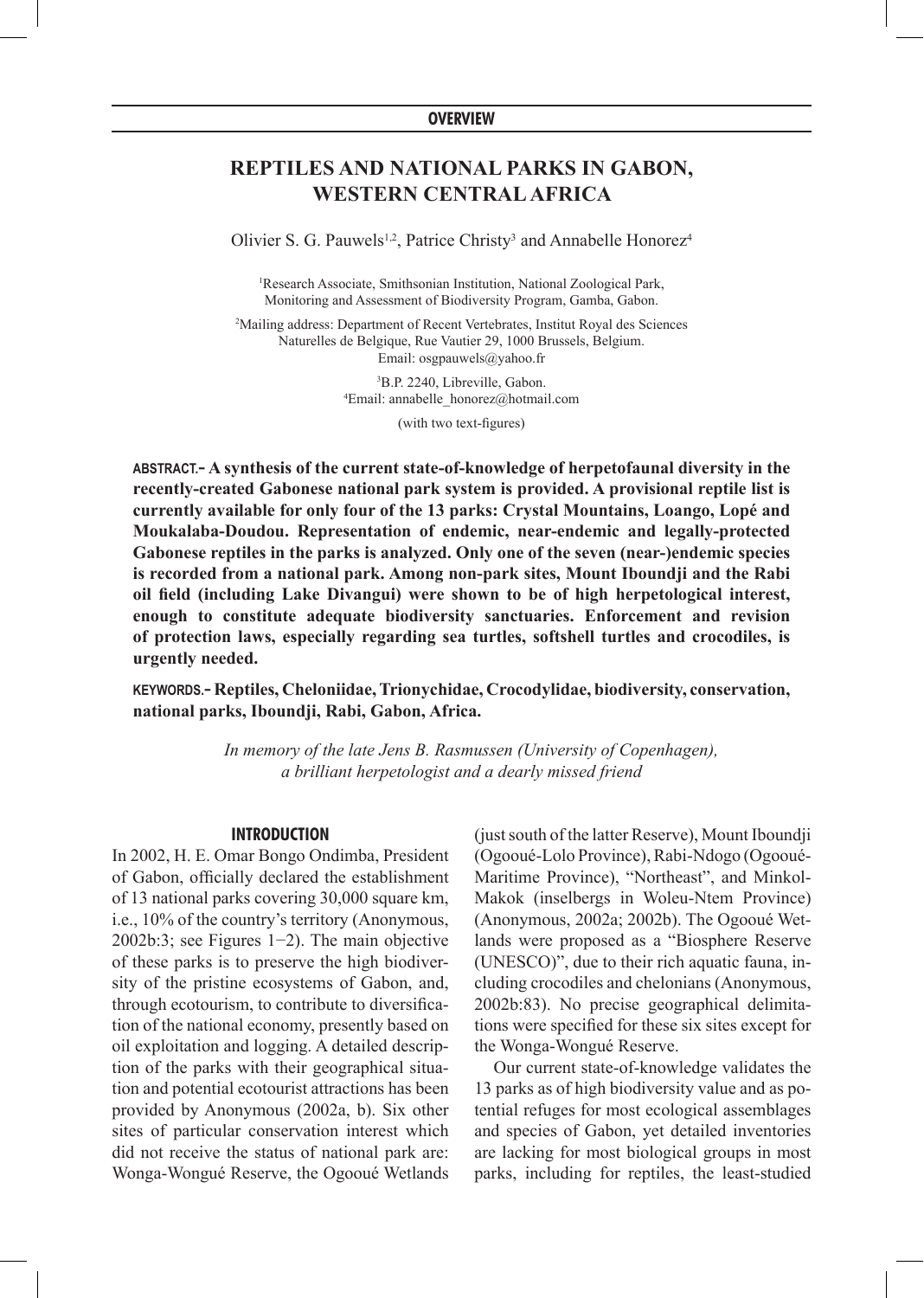vertebrates in Gabon. A comprehensive list of the reptiles of the country was indeed not available until 2004 (Frétey and Blanc, no date), and moreover that list has to be seriously revised (Pauwels, 2004a). Many old literature species records are doubtful and have to be carefully checked, due notably to the fact that what was formerly called Gabon does not necessarily correspond to today's actual borders of this country. Also in recent literature, some species records were shown to be erroneous (Pauwels and Branch, 2003).

Based on the current state-of-knowledge, Gabonese reptile endemic taxa are the worm-lizards *Cynisca bifrontalis* (Boulenger, 1906) and *C. haughi* (Mocquard, 1904) (Amphisbaenidae), the legless skink *Feylinia boulengeri* Chabanaud, 1917 (Scincidae) and the newly-described blind snake *Letheobia pauwelsi* Wallach, 2005 (Typhlopidae). Near-endemic taxa (known so far to be limited to Gabon and directly bordering countries) include the recently-discovered mud terrapin *Pelusios marani* Bour, 2000 (Pelomedusidae) and forest gecko *Hemidactylus kamdemtohami* Bauer and Pauwels, 2002 (Gekkonidae), and the aquatic snake *Hydraethiops laevis* Boulenger, 1904 (Colubridae). These near-endemic species are known only by either one or two localities outside Gabon, in Cam-



eroon, Equatorial Guinea and/or Congo-Brazzaville.

In addition to continuing taxonomic and field research towards the establishment of a more accurate national reptile list, a herpetological conservation priority in Gabon is to evaluate the representation of the herpetofauna in its national parks, especially for (near-)endemic and endangered species. A synthesis of current (May 2005) knowledge, as presented below, will help orient future efforts.

# **MATERIALS AND METHODS**

The following compilation on the reptile fauna of each park is based on a detailed study of all reliable literature available on the reptiles of Gabon, and on intensive field work made by the first author from 2001 to 2005 in all parts of Gabon except the north-east (Minkébé area) and the southeast (Franceville area, Bateke Plateaux). Our field surveys were mainly sponsored by WWF-CARPO (in *Monts de Cristal*, *Massif du Chaillu* and central Gabon) and by the Smithsonian Institution, Shell Foundation and Shell Gabon (in the Gamba Complex of Protected Areas, southwestern Gabon) and were documented through voucher specimens deposited in museum collections in Gabon and abroad (specified in our publications, see literature cited). Species records not strictly made within actual park borders are not considered for the park lists. National Park delimitations agree with those presented by Anonymous (2002a; 2002b).

Abbreviations: N. P.: National Park; SI/MAB: Smithsonian Institution/Monitoring and Assessment of Biodiversity Program.

#### **RESULTS**

**Akanda National Park (540 sq. km).−** In the chapter devoted to Akanda N. P., Anonymous (2002b:17) noted that "the undersea pastures of Corisco bay are important feeding zones for turtles, which come from as far afield as Brazil." Fretey and Girardin (1988) considered local accounts of nesting by *Dermochelys coriacea* (Vandelli, 1761) in the Park near Moka doubtful since the beaches seem very muddy and thus not suitable for the turtles. Pauwels and Vande weghe (2005) **Figure 1.** Map of Africa showing the position of Gabon. and Vande weghe (2005) listed *Osteolaemus t.*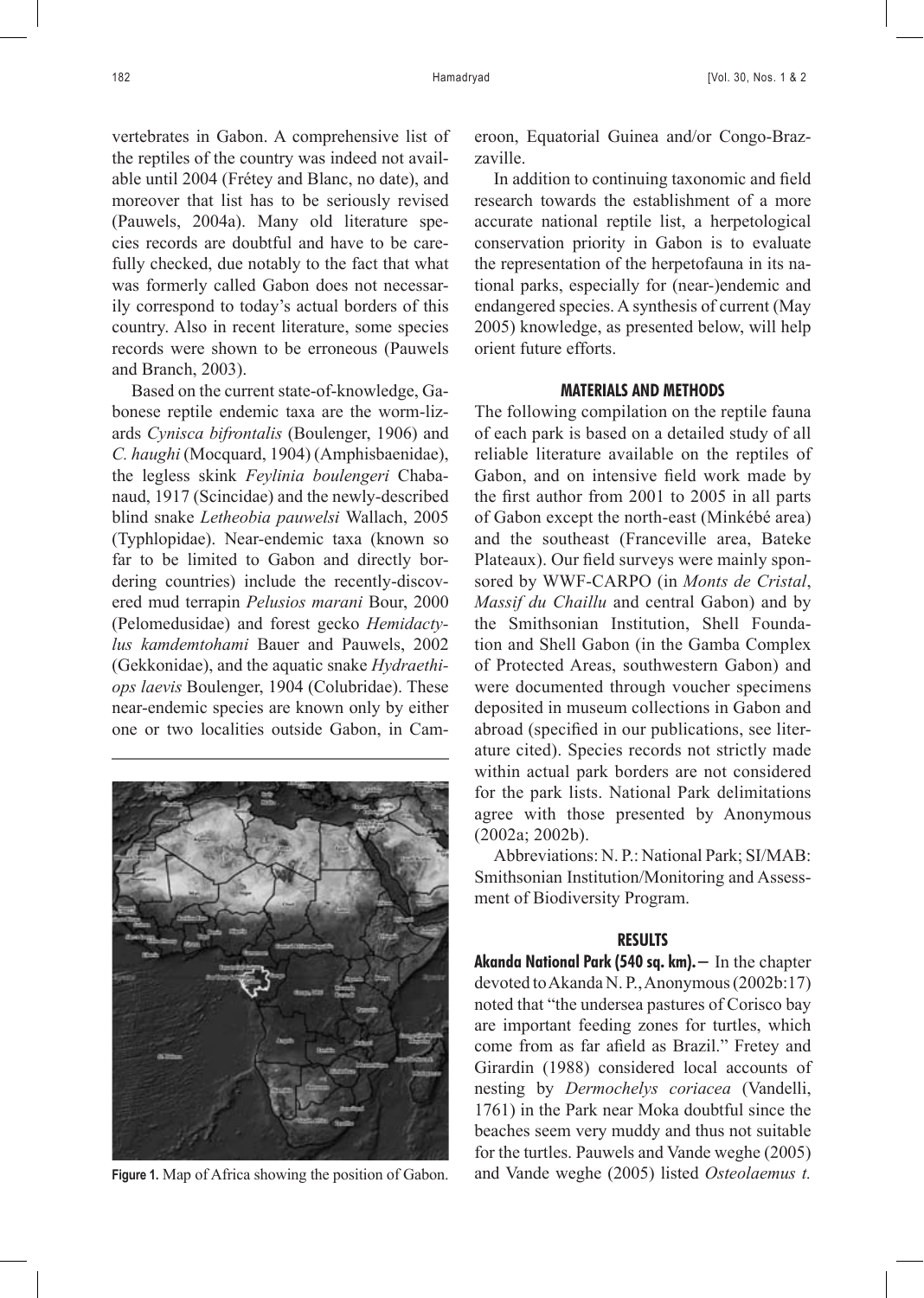**Table 1.** List of reptile species for the nine Gabonese national parks for which records are available. Only records from strictly within the park borders are taken into account. Literature and sources for species records is specified in the account for each park.

| <b>Taxa/Parks</b>          | <b>Akanda</b> | Crystal      | <b>Nindo</b> | Loango       | Lopé               | Mayunba | <b>Minkebe</b> | Moukalaba    | Pongara      |
|----------------------------|---------------|--------------|--------------|--------------|--------------------|---------|----------------|--------------|--------------|
| Chelonii                   |               |              |              |              |                    |         |                |              |              |
| Pelomedusidae              |               |              |              |              |                    |         |                |              |              |
| Pelusios castaneus         |               |              |              | X            |                    |         |                | X            |              |
| Pelusios marani            |               |              |              |              |                    |         |                | $\pmb{\chi}$ |              |
| Pelusios niger             |               |              |              | χ            |                    |         |                |              |              |
| Cheloniidae                |               |              |              |              |                    |         |                |              |              |
| Chelonia mydas             |               |              |              | χ            |                    | X       |                |              | X            |
| Eretmochelys imbricata     |               |              |              |              |                    |         |                |              | X            |
| Lepidochelys olivacea      |               |              |              | X            |                    | X       |                |              |              |
| Dermochelyidae             |               |              |              |              |                    |         |                |              |              |
| Dermochelys coriacea       |               |              |              | χ            |                    | X       |                |              | X            |
| <b>Testudinidae</b>        |               |              |              |              |                    |         |                |              |              |
| Kinixys erosa              |               | χ            |              | χ            | X                  |         | χ              | X            |              |
| Trionychidae               |               |              |              |              |                    |         |                |              |              |
| Cycloderma aubryi          |               |              |              | χ            |                    |         |                |              |              |
| Trionyx triunguis          |               |              |              | $\pmb{\chi}$ |                    |         |                | $\pmb{\chi}$ |              |
| Crocodylia                 |               |              |              |              |                    |         |                |              |              |
| Crocodylidae               |               |              |              |              |                    |         |                |              |              |
| Crocodylus cataphractus    |               |              | χ            | X            |                    |         |                | X            |              |
| Crocodylus niloticus       |               |              |              | $\pmb{\chi}$ |                    |         |                | X            |              |
| Osteolaemus t. tetraspis   | χ             |              |              | χ            | χ                  |         | χ              | χ            | X            |
| Lacertilia                 |               |              |              |              |                    |         |                |              |              |
| Agamidae                   |               |              |              |              |                    |         |                |              |              |
| Agama agama                |               | $\pmb{\chi}$ |              | $\mathbf x$  |                    |         |                | $\pmb{\chi}$ | $\mathbf x$  |
| Agama cf. paragama         |               |              |              |              | χ                  |         |                |              |              |
| Chamaeleonidae             |               |              |              |              |                    |         |                |              |              |
| Chamaeleo dilepis          |               |              |              | χ            |                    |         |                |              |              |
| Rhampholeon s. spectrum    |               | $\pmb{\chi}$ |              |              |                    |         |                | $\pmb{\chi}$ |              |
| Gekkonidae                 |               |              |              |              |                    |         |                |              |              |
| Hemidactylus fasciatus     |               | $\pmb{\chi}$ |              | $\pmb{\chi}$ | $\pmb{\chi}$       |         |                | $\pmb{\chi}$ |              |
| Hemidactylus mabouia       | χ             | χ            |              | χ            | χ                  |         |                | χ            | χ            |
| Hemidactylus muriceus      |               |              |              | $\pmb{\chi}$ |                    |         |                | $\pmb{\chi}$ |              |
| Gerrhosauridae             |               |              |              |              |                    |         |                |              |              |
| Gerrhosaurus nigrolineatus |               |              |              | $\pmb{\chi}$ | $\pmb{\mathsf{X}}$ |         |                | $\pmb{\chi}$ | $\pmb{\chi}$ |
| Lacertidae                 |               |              |              |              |                    |         |                |              |              |
| Poromera fordii            |               |              |              |              | $\pmb{\mathsf{X}}$ |         |                |              |              |
| <b>Scincidae</b>           |               |              |              |              |                    |         |                |              |              |
| Feylinia currori           |               |              |              |              | $\pmb{\mathsf{X}}$ |         |                |              |              |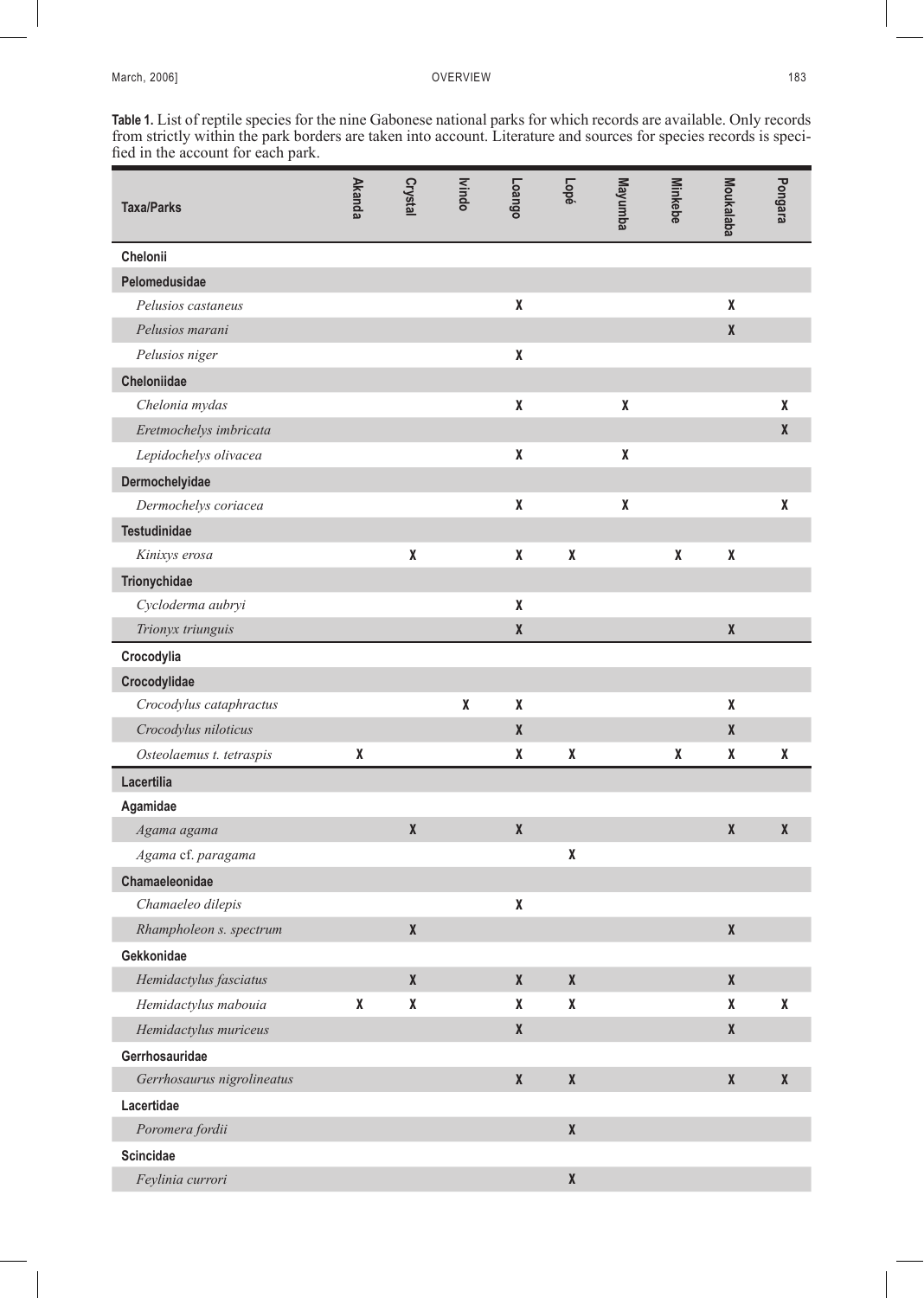| Feylinia grandisquamis     |              |                    | $\pmb{\chi}$       |                    |   | χ                  |              |
|----------------------------|--------------|--------------------|--------------------|--------------------|---|--------------------|--------------|
| Lygosoma fernandi          |              |                    | $\pmb{\chi}$       |                    |   |                    |              |
| Panaspis breviceps         |              | χ                  | $\pmb{\chi}$       |                    |   | χ                  |              |
| Panaspis reichenowii       |              |                    | $\pmb{\chi}$       |                    |   | $\pmb{\chi}$       |              |
| Panaspis rohdei            |              | χ                  |                    |                    |   |                    |              |
| Trachylepis affinis        | $\pmb{\chi}$ |                    | $\pmb{\chi}$       | $\pmb{\chi}$       |   | $\pmb{\mathsf{X}}$ | $\pmb{\chi}$ |
| Trachylepis albilabris     |              | χ                  | $\pmb{\chi}$       |                    |   | X                  | χ            |
| Trachylepis maculilabris   |              |                    |                    | X                  |   | X                  |              |
| Trachylepis polytropis     |              |                    | X                  | χ                  |   | χ                  |              |
| Varanidae                  |              |                    |                    |                    |   |                    |              |
| Varanus ornatus            | χ            | χ                  | X                  | χ                  | X | χ                  |              |
| <b>Serpentes</b>           |              |                    |                    |                    |   |                    |              |
| Atractaspididae            |              |                    |                    |                    |   |                    |              |
| Aparallactus modestus      |              | $\pmb{\chi}$       |                    | $\pmb{\mathsf{X}}$ |   |                    |              |
| Atractaspis corpulenta     |              |                    |                    |                    |   | χ                  |              |
| <b>Boidae</b>              |              |                    |                    |                    |   |                    |              |
| Calabaria reinhardtii      |              |                    |                    | χ                  |   | χ                  |              |
| Colubridae                 |              |                    |                    |                    |   |                    |              |
| Boiga blandingii           |              | χ                  | $\pmb{\chi}$       | χ                  |   |                    |              |
| Boiga cf. pulverulenta     |              |                    |                    | $\pmb{\chi}$       |   | $\pmb{\mathsf{X}}$ |              |
| Bothrophthalmus brunneus   |              |                    |                    |                    |   | χ                  |              |
| Crotaphopeltis hotamboeia  |              |                    |                    |                    |   | $\pmb{\mathsf{X}}$ |              |
| Dasypeltis fasciata        |              | χ                  |                    |                    |   |                    |              |
| Dasypeltis scabra          |              |                    |                    | $\pmb{\mathsf{X}}$ |   |                    |              |
| Dipsadoboa duchesnii       |              |                    | $\pmb{\chi}$       |                    |   | χ                  |              |
| Dipsadoboa underwoodi      |              |                    |                    |                    |   | $\pmb{\chi}$       |              |
| Dipsadoboa viridis         |              | $\pmb{\mathsf{X}}$ |                    |                    |   | χ                  |              |
| Dipsadoboa weileri         |              |                    |                    |                    |   | $\pmb{\chi}$       |              |
| Gonionotophis b. brussauxi |              |                    |                    |                    |   | X                  |              |
| Grayia ornata              |              |                    |                    | $\pmb{\mathsf{X}}$ |   | $\pmb{\mathsf{X}}$ |              |
| Hapsidophrys smaragdinus   |              | χ                  | χ                  | χ                  |   | χ                  |              |
| Hydraethiops melanogaster  |              |                    |                    | X                  |   |                    |              |
| Lamprophis olivaceus       |              |                    |                    | χ                  |   |                    |              |
| Mehelya guirali            |              |                    |                    |                    |   | $\pmb{\chi}$       |              |
| Mehelya poensis            |              | χ                  |                    |                    |   |                    |              |
| Mehelya savorgnani         |              |                    |                    |                    |   | $\pmb{\chi}$       |              |
| Mehelya stenophthalmus     |              |                    | X                  |                    |   |                    |              |
| Natriciteres fuliginoides  |              |                    | $\pmb{\chi}$       | $\pmb{\mathsf{X}}$ |   | $\pmb{\mathsf{X}}$ |              |
| Philothamnus carinatus     |              | $\pmb{\mathsf{X}}$ | χ                  | χ                  |   | χ                  |              |
| Philothamnus heterodermus  |              |                    |                    | X                  |   |                    |              |
| Psammophis cf. phillipsii  |              |                    | $\pmb{\mathsf{X}}$ | χ                  |   |                    |              |
| Rhamnophis aethiopissa     |              |                    | $\pmb{\chi}$       | $\pmb{\mathsf{X}}$ |   | $\pmb{\mathsf{X}}$ |              |
| Thelotornis kirtlandii     |              | χ                  |                    |                    |   |                    |              |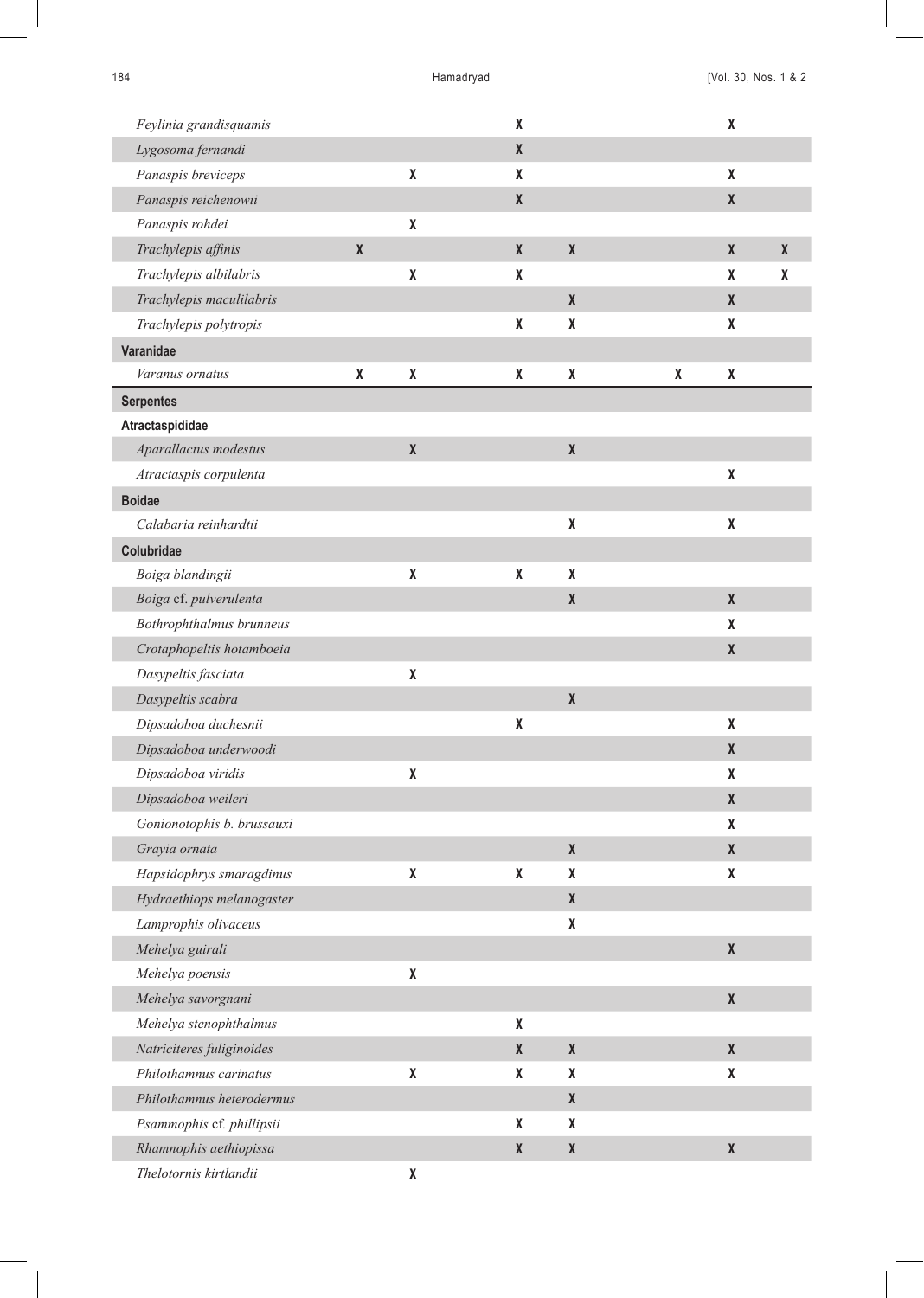| Thrasops flavigularis    |                 |              |   | X            |                  |              |                     |                  |    |
|--------------------------|-----------------|--------------|---|--------------|------------------|--------------|---------------------|------------------|----|
| Elapidae                 |                 |              |   |              |                  |              |                     |                  |    |
| Boulengerina a. annulata |                 | $\mathbf{x}$ |   |              | $\mathbf{x}$     |              |                     |                  |    |
| Dendroaspis j. jamesoni  |                 |              |   |              | X                |              | X                   | X                |    |
| Naja melanoleuca         |                 | $\mathbf{x}$ |   |              | $\mathbf{x}$     |              | X                   | $\boldsymbol{x}$ |    |
| Pseudohaje goldii        |                 |              |   |              |                  |              | X                   |                  |    |
| Pythonidae               |                 |              |   |              |                  |              |                     |                  |    |
| Python sebae             | X               | X            |   | X            | X                |              | X                   |                  | X  |
| Typhlopidae              |                 |              |   |              |                  |              |                     |                  |    |
| Typhlops angolensis      |                 |              |   | X            |                  |              |                     |                  |    |
| Typhlops congestus       |                 |              |   |              | $\mathbf{x}$     |              |                     |                  |    |
| Viperidae                |                 |              |   |              |                  |              |                     |                  |    |
| Atheris squamiger        |                 | X            |   |              | $\boldsymbol{X}$ |              | $\boldsymbol{\chi}$ | $\mathbf x$      |    |
| <b>Bitis</b> arietans    |                 |              |   |              |                  |              |                     | X                |    |
| Bitis gabonica           |                 |              |   | $\mathbf{x}$ | $\mathbf{x}$     |              | $\mathbf{x}$        | $\mathbf{x}$     |    |
| <b>Bitis nasicornis</b>  | X               | X            |   |              |                  |              |                     |                  |    |
| Causus lichtensteini     |                 |              |   |              |                  |              |                     | $\boldsymbol{X}$ |    |
| Causus maculatus         |                 |              |   |              | X                |              |                     |                  |    |
| Total: 75                | $6\phantom{1}6$ | 22           | 1 | 37           | 34               | $\mathbf{3}$ | 9                   | 44               | 10 |

*tetraspis* Cope, 1861 (Crocodylidae), *Hemidactylus mabouia* (Moreau de Jonnès, 1818) (Gekkonidae), *Trachylepis affinis* (Gray, 1838) (Scincidae), *Varanus ornatus* (Daudin, 1803) (Varanidae), *Python sebae* (Gmelin, 1789) (Pythonidae) and *Bitis nasicornis* (Shaw and Nodder, 1792) (Viperidae) from the park. No data are available for other reptiles, but, due to the homogeneity of biotopes, the total diversity is most probably low.

**Bateke Plateaux National Park (2,050 sq. km).−** No herpetological data are available for the Park, which harbors biotopes that are unique in Gabon. The Park could constitute a sanctuary for the uncommon terrapin *Pelusios carinatus* Laurent, 1956, known so far in Gabon from only five localities situated just north of the Park (Maran, 2002:51). Geographically-close records of other savanna-dwelling species, like *Elapsoidea semiannulata moebiusi* Werner, 1897 (Elapidae) in Franceville (Broadley, 1971), seem to indicate the local existence of a typical savanna herpetofauna. We expect that thorough surveys will bring a number of new records for the country, especially among savanna-dwelling species, since the park's savanna is a continuation of the Congolese savanna.

**Crystal Mountains National Park (1,200 sq. km).−** Field surveys have been conducted by Gossmann et al. (2002) and Pauwels et al. (2002b) in the Park and its immediate vicinity, providing a preliminary list of 48 species. Among them only 22 species were actually recorded strictly within the Park borders (see Table 1), but all 48 species and many others can be expected from the park, since the other records were made in the Park's immediate vicinity in similar biotopes, and the total search effort so far was limited. The herpetofauna is expected to be similar to that of Monte Alen in Equatorial Guinea. All but ten of the 48 species recorded from the Crystal Mountains, thus 79%, were indeed recorded from Monte Alen N. P. (compare with the list provided by Lasso et al., 2002), and all the remaining species of the 65 found in Monte Alen can be expected from Crystal Mountains N. P.

**Ivindo National Park (3,000 sq. km).−** Steel (1994:4) recorded *Crocodylus cataphractus* Cuvier, 1825 and *C. niloticus* Laurenti, 1768 from the "Réserve d'Ipassa" and mentioned that 65 reptile species were recorded from the same part of the Park (including *Crocodylus cataphractus*, *Osteolaemus tetraspis* and *Varanus niloticus* (Linnaeus, 1766) [probably *V. ornatus*]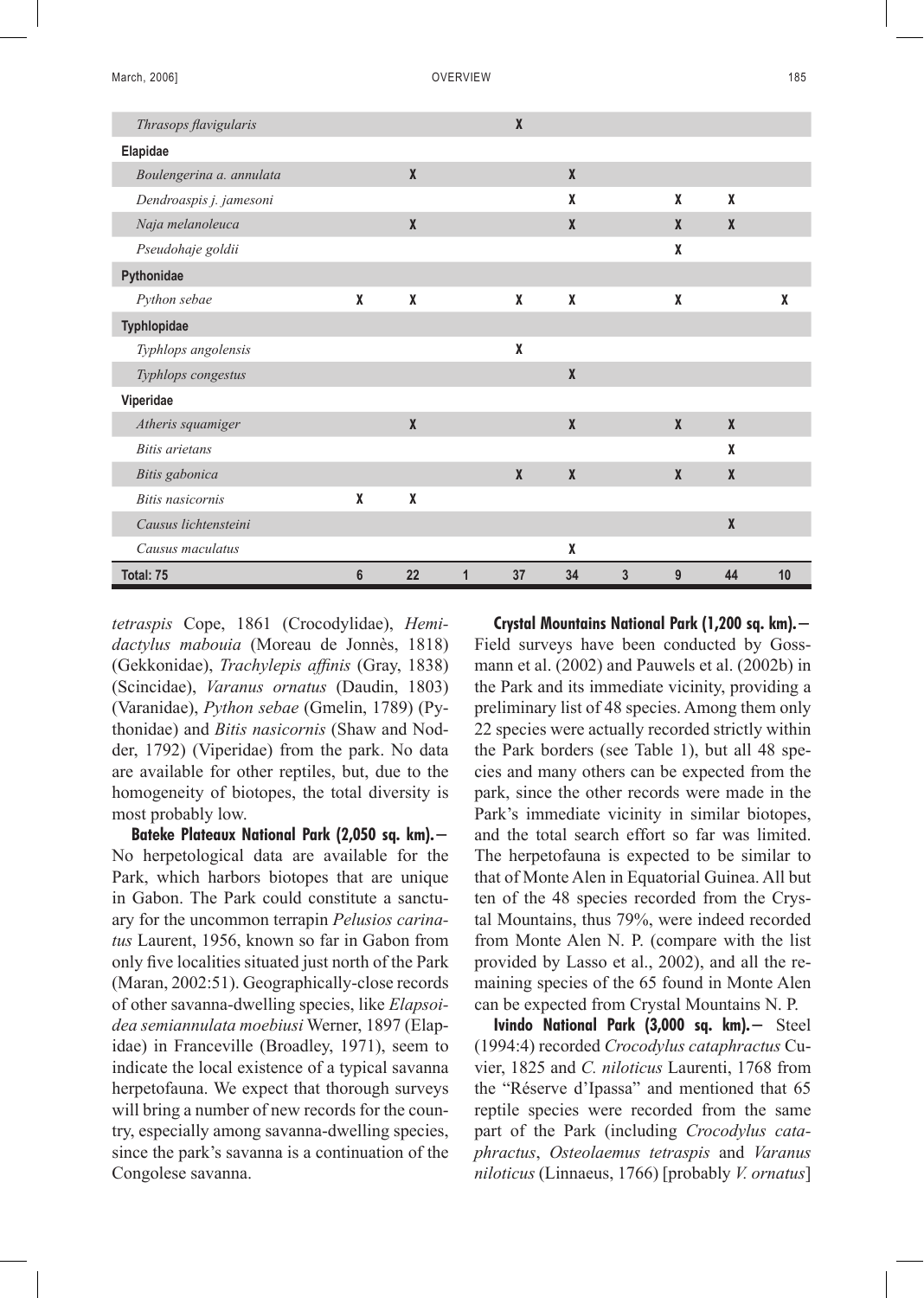

**Figure 2.** Map of Gabon, showing the relief and hydrography, and the national parks and other sites and localities mentioned in the text.

according to Anonymous, 1994:9). It is likely that Steel (1994) was referring to the unpublished report by Anonymous (no date - b) who listed 65 reptile species from the Ivindo Basin (see also Blanc and Frétey, 2000:289); however this latter anonymous report does not give any precise indication on the localities, nor any reference to preserved museum material. Steel's (1994) record of *Crocodylus niloticus* requires confirmation. A number of the species recorded by Knoepffler (1966, 1974) at and around Makokou must be present in the park, including the regional endemic snakes *Gonionotophis b. brussauxi* (Mocquard, 1889) (Colubridae) and *Paranaja multifasciata* (Werner, 1902) (Elapidae). Knoepffler's records from Loa-Loa (13 species) and his record of *Cycloderma aubryi* (Duméril, 1856) from "en aval des chutes de Mingouli" ("downstream Mingouli waterfalls") might actually have been made within the parks borders. In conclusion, the only reptile record unambiguously made within the Park limits to date is that of *Crocodylus cataphractus* by Steel (1994). Within the park, Mont Kinguié (749 m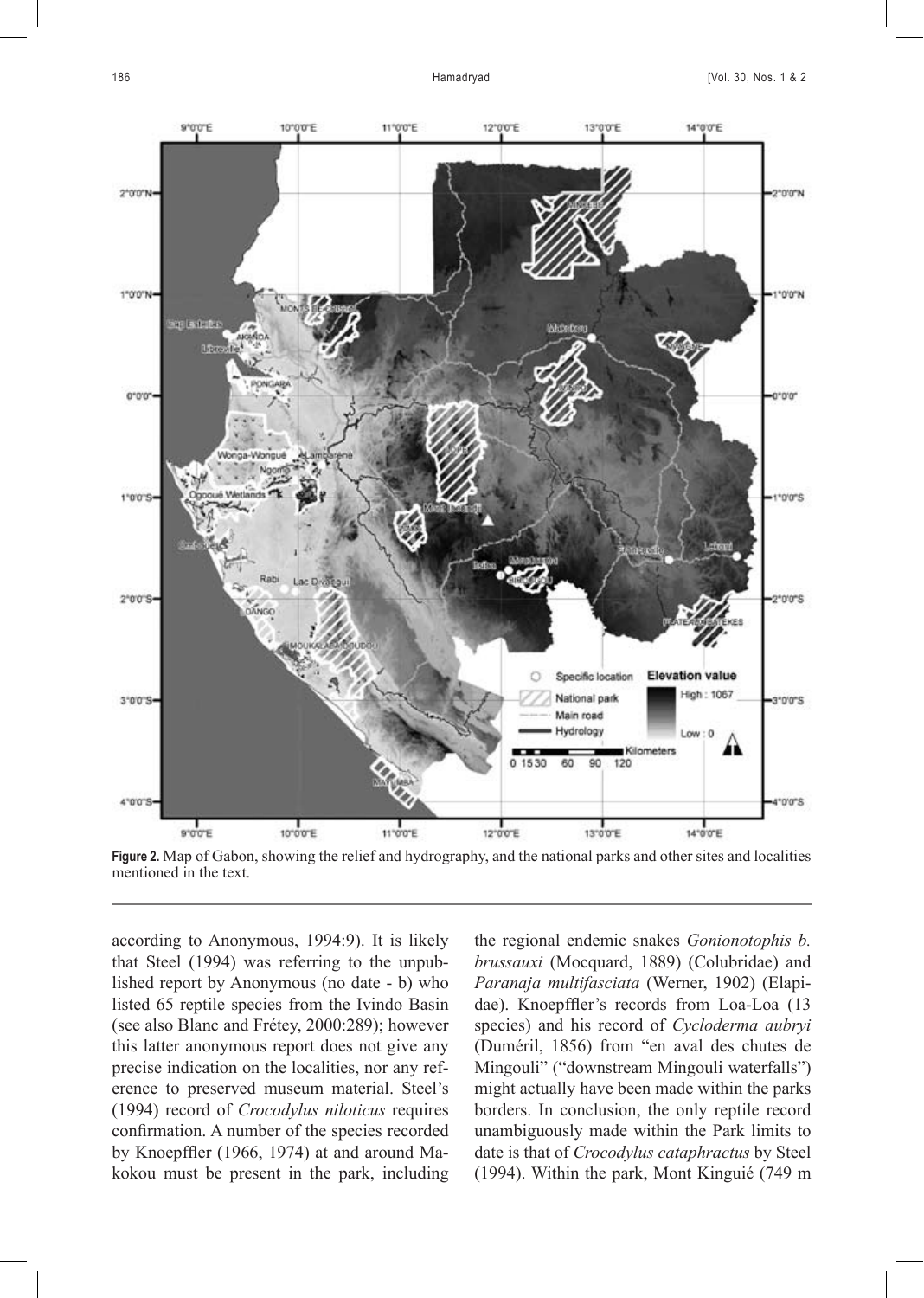asl) is possibly home to high altitude taxa and would deserve dedicated herpetological surveys.

**Loango National Park (1,550 sq. km).−** On the entire West African coast, Loango N. P. may be the most beautiful, ecologically-intact example of the juxtaposition of lowland forest, savanna, swamp, lagoon and marine ecosystems (Anonymous, 2002b:31; Lee et al., 2005). A two-month herpetological survey of the Park was conducted in 2002, recording 37 species (Pauwels et al., 2004a; see Table 1). Among others, evidence of the nesting of *Chelonia mydas* (Linnaeus, 1758), *Lepidochelys olivacea* (Eschscholtz, 1829) and *Dermochelys coriacea* was found, although Anonymous (2002b) did not mention sea turtles in the brief description and highlights for Loango N. P. The occurrence and seasonal abundance of sea turtles might, however, become a popular attraction for ecotourism in the Park. Pauwels et al. (2004a) provided a list of species that could be expected from the Park, and predicted a total of about 50 species.

**Lopé National Park (4,970 sq. km).−** This was the first protected area of the country, declared as such in 1946 (Anonymous, 2002b:7). This is also the first Gabonese protected area to have benefitted from a herpetological survey: a list of 38 species was established by Blanc and Frétey (2000). It includes two crocodile and other protected species, and an *Agama* population referred as to *A. paragama* Grandison, 1968 by these authors and as *A.* cf. *paragama* by Pauwels et al. (2002a); the status of this population requires further study. Blanc and Frétey (2000) included records that were actually made just outside the park; moreover, the Park delimitations were partly modified after their work. If one considers today's delimitations (according to Anonymous, 2002a; 2002b), only 34 records were made within the Park (see Table 1). The remaining four species recorded by Blanc and Frétey (2000) might, however, be expected from the Park, as they were recorded from biotopes represented within the park next to the Park borders. Christy and Wilmé (2003) mentioned the "crocodile à museau court" (*Osteolaemus tetraspis tetraspis*), "varan" (*Varanus orna*tus; with picture in loc. cit.:91) and "python" (*Python sebae*) from Offoué River near Ololo

Camp. Many additional species should be added to the Park herpetofauna, notably through surveys in the hilly southern part of the park which belongs to the *Massif du Chaillu*.

**Mayumba National Park (80 sq. km).−** Fretey and Girardin (1988) considered the park the most important nesting site for *Dermochelys coriacea* in Gabon. The Park was, moreover, qualified as the "most important nesting site for leatherback turtles on Earth," and proposed as a World Heritage Site (Anonymous, 2002b:11, 41, 43). Billes (2003) provided data on the locally-nesting population of *Dermochelys*, and stressed important conservation problems, including local human predation on *Dermochelys*, *Chelonia mydas* and *Lepidochelys olivacea*. Data on other reptile species are totally lacking for the park, but its small land surface and high homogeneity in biotopes suggests that herpetofaunal diversity must be low, i.e., probably even lower than those of Akanda and Pongara Parks.

**Minkebe National Park (7,570 sq. km).−** Nearly no herpetological data are available for the park, which is, nonetheless, by far the largest in Gabon. Anonymous (no date - a:9) mentioned that Sally Lahm recorded eight reptile species from the Minkébé area. Steel (1992) mentioned the 11 reptile species listed by Lahm (1991) from Minkebe forest: *Kinixys erosa* (Schweigger, 1912), *Osteolaemus t. tetraspis*, *Varanus niloticus* (probably *V. ornatus*), *Thrasops* sp., *Dendroaspis jamesoni* (Traill, 1843), *Naja melanoleuca* Hallowell, 1857, *Pseudohaje goldii* (Boulenger, 1895), *Python sebae*, *Typhlops* sp., *Atheris chloroechis* (sic; probably *A. squamiger* [Hallowell, 1854]) and *Bitis gabonica* (Duméril, Bibron and Duméril, 1854). These records of *Thrasops* sp. and *Typhlops* sp. require vouchers and confirmation, since they might concern other genera as well (respectively *Rhamnophis* Günther, 1862 and *Leptotyphlops* Fitzinger, 1843 or *Ramphotyphlops* Fitzinger, 1843 – this latter genus having recently been added in Gabon by Pauwels et al., 2004b). With its large surface of pristine forest, its high peaks (particularly those above 650 m asl) and inselbergs, Minkebe N. P. undoubtedly harbors a rich herpetofauna, among them probably a number of species yet-unrecorded from Gabon, but known from southern Cameroon, or even new taxa.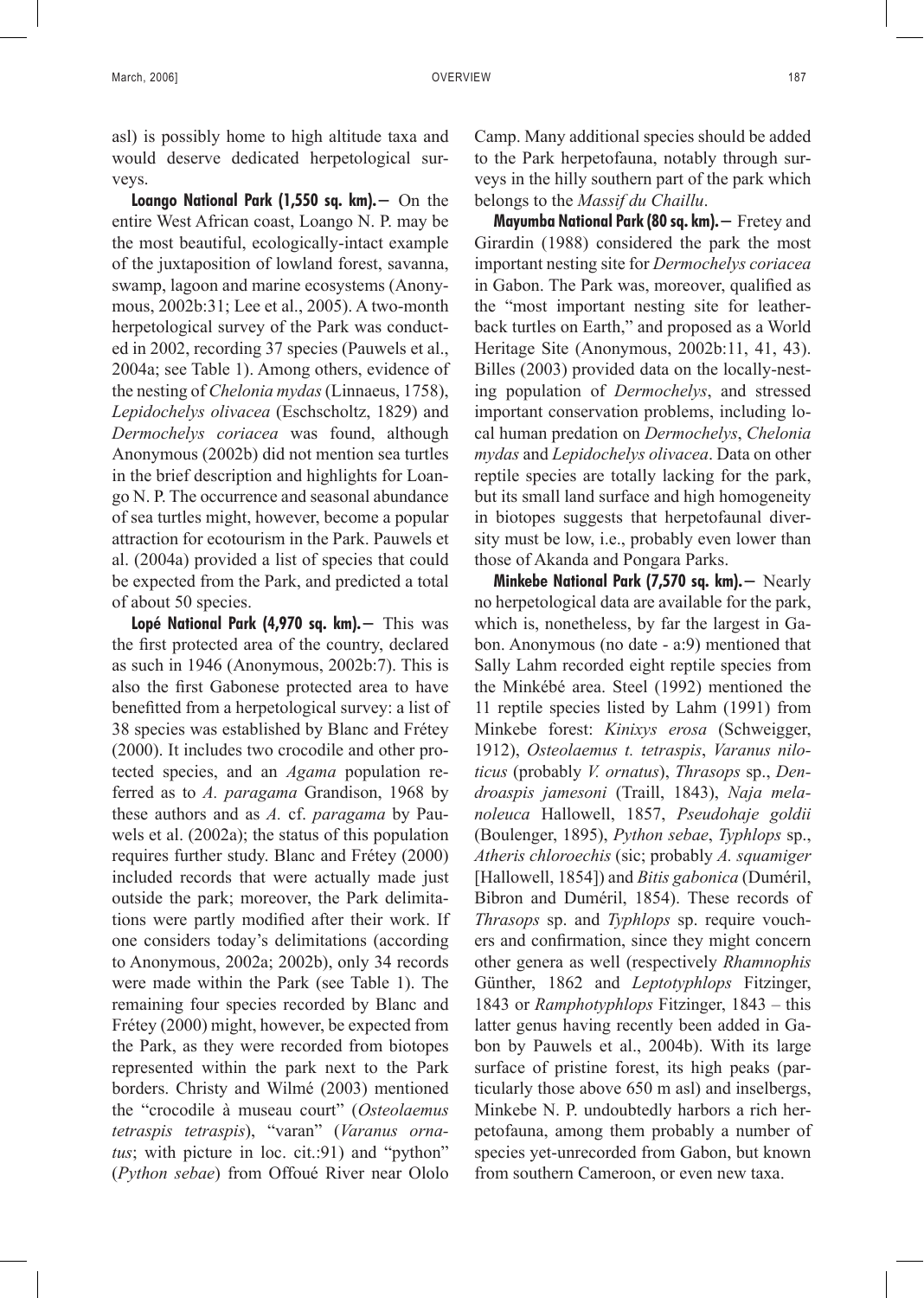**Mount Birougou National Park (690 sq. km).−** No herpetological collection has been done within the park, but survey work has taken place in its immediate vicinity in the Itsiba and Moudouma areas by Pauwels et al. (2002a, c). The altitude of Mount Birougou is 975 m (Anonymous, 2002b:21). With one of the highest peaks of Gabon, a largely-intact forest, and its remote situation in the heart of the *Massif du Chaillu*, this park is a very promising research field site for herpetologists.

**Moukalaba-Doudou National Park (4,500 sq. km).−** *Crocodylus cataphractus* was mentioned from Lake Kivoro by Dijkstra (1993:259). Obame Ondo (2000:8) reported that about 16 reptile species were listed from the *Monts Doudou*, without specifying which, but more information on this inventory was available in the report of Bagafou et al. (2000) where some taxa are identified down to the specific level. The detailed results of this first survey were eventually provided by Burger et al. (2004), who produced the first documented reptile list for the park. A more recent second survey brought in a number of new records, giving a current total list of 42 species (Pauwels et al., 2005; see Table 1). Minko Ekomo (no date:11) listed *Crocodylus niloticus* from the *Monts Doudou* (see also Burger et al., 2004:175). On 30 April 2005, we (OSGP) observed two subadult *C. niloticus* basking on partly-immersed logs in the Nyanga River within the Park, and examined a large skull in Igotchi (Nyanga Province, Basse-Banio Dept.), which is said to have been caught in the Nyanga in front of the village. A specimen of *Bitis arietans* (Merrem, 1820) was observed in 1987 in the park near Mourindi (PC, unpubl. data). Although this viper species was not listed for Gabon by Frétey and Blanc (no date), it might be found in the savanna areas of Gabon (another specimen caught in the savanna along Road 16 between Udéac and Lékoni, just north of Bateke Plateaux N. P., was examined by J. Maran, pers. comm.). Field surveys in the highest peaks of the park will certainly add new records, and possibly new taxa.

**Mwagne National Park (1,160 sq. km).−** No herpetological data are available for the park. Due to its relatively small size and mainly low relief, we do not expect it to house an especially rich nor unique herpetofauna.

**Pongara National Park (870 sq. km).−** *Dermochelys coriacea* was mentioned from the park by Fretey and Girardin (1988) and Vande weghe (2005). Pauwels and Vande weghe (2005) and Vande weghe (2005) also listed *Chelonia mydas* and *Eretmochelys imbricata* (Linnaeus, 1766) (Cheloniidae), *Osteolaemus t. tetraspis* (Crocodylidae), *Hemidactylus mabouia* (Gekkonidae), *Gerrhosaurus nigrolineatus* Hallowell, 1857 (Gerrhosauridae) and *Python sebae* (Pythonidae). On 12 Sept. 2004, we (OSGP and J. P. Vande weghe) caught, identified and released specimens of *Agama agama* (Linnaeus, 1758) (Agamidae), *Gerrhosaurus nigrolineatus* (Gerrhosauridae), *Mabuya affinis* and *M. albolabris* (Scincidae), all locally abundant. Vande weghe (2005) mentioned that *Crocodylus niloticus* was probably once present, but is surely absent today from the park. The whole herpetofauna is probably not very diverse, and identical to that of Akanda N. P.

**Waka National Park (1,070 sq. km).−** No herpetological information is available for the park, which is probably home to the species recorded from low and middle altitude by Pauwels et al. (2002a) in other parts of the *Massif du Chaillu*. The highest summits might harbour *Hemidactylus kamdemtohami* or *Letheobia pauwelsi*, both known from Mount Iboundji situated at less than 70 km.

#### **DISCUSSION**

**General representation of reptiles in Gabon's national parks.−** Seventy-five reptile species are so far known to be represented in the national parks of Gabon (Table 1). The total number of reptiles currently recorded from the whole country is still a matter of discussion, since a number of historical and non-documented records have to be re-evaluated. Lötters et al. (2000) and Pauwels (2004) estimated a total number of 95 and 140 reptile species for Gabon (respectively). The longest list currently available is that of Frétey and Blanc (no date) who mentioned 160 species. These latter authors did not include *Hemidactylus kamdemtohami*, *Letheobia pauwelsi*, *Ramphotyphlops braminus*, *Hydraethiops laevis* nor *Bitis arietans*, added to the Gabonese herpeto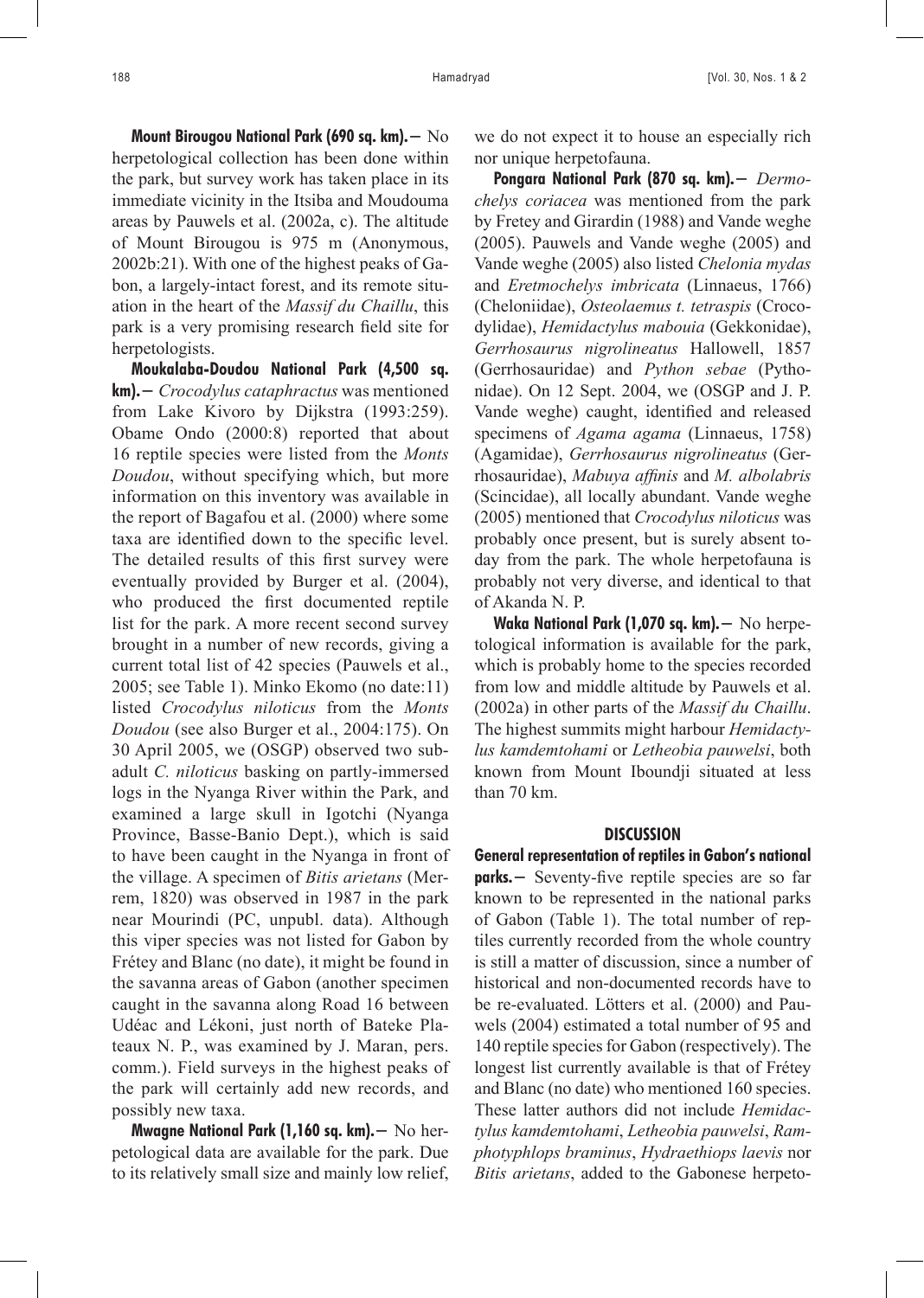fauna after submission of their manuscript (see Pauwels, 2004a; Pauwels et al., 2002a, 2004b; Wallach, 2005; and the present work). A number of species should also probably be withdrawn from their list (see Pauwels, 2004a).

If one considers the highest figure of 160 species and 76 genera by Frétey and Blanc without corrections, 47% of the species, 66% of the genera, and all families (22) except Amphisbaenidae and Leptotyphlopidae are currently recorded from the parks. In view of the early stage of herpetological inventory of the parks of Gabon, a representation of nearly half of all species, and all families but two (moreover discreet fossorial taxa that can be easily overlooked) is satisfying. Future surveys will undoubtedly increase the present figures, and we strongly encourage a focused effort on research in national parks, both to increase their scientific and ecotouristic value and to ensure that listed species are effectively protected. We also encourage inventories in geographically-exceptional sites outside parks, like mountain tops, inselbergs, caves, waterfalls, isolated lakes, etc., to increase their state of biological knowledge and possible justification as biodiversity sanctuaries.

**Representation of endemics and near-endemics.−** Endemics: *Cynisca bifrontalis* was only known by its holotype from Omboué (Ogooué-Maritime Province, Etimboué Dept.) until our recent discovery of five additional specimens in Rabi/Toucan oilfields, ca. 90 km south-east of the type locality (Branch et al., 2003). The presence of *C. bifrontalis* in Loango N. P. is very probable, and it might also be expected from Moukalaba-Doudou N. P., since Rabi is situated between both parks. The other Gabonese endemic amphisbaenian *Cynisca haughi* is still known only by its holotype from "Gabon, à environ 50 km au sud-ouest de Lambaréné" (Gabon, about 50 km SW of Lambaréné), along the Ogooué wetlands which was proposed as a Biosphere Reserve (Anonymous, 2002b). Additional specimens of *C. haughi* should be collected in order to confirm it is not conspecific with *C. bifrontalis*, since the female holotype is in poor condition and does not allow the examination of some important diagnostic characters (Branch et al., 2003)– in the case of synonymy the name *C. haughi* would have priority.

*Feylinia boulengeri*, regarded by some authors (e.g., Frétey and Blanc, no date) as belonging to the monotypic Feyliniine genus *Chabanaudia* de Witte and Laurent, 1943, is known from only two localities and two specimens: "N'Gomo, Ogooué, Gabon" (MNHN 1917.120; holotype) and "Riv. Bilogone, Gabon" (MNHN 1969.105) (Brygoo and Roux-Estève, 1983). N'Gomo (= Ngomo; see Figure 2) is situated in Moyen-Ogooué Province, Dept. de l'Ogooué et des Lacs. Bilogone (= Mbilagone) River flows from Wonga-Wongué Reserve to Pongara N. P.

Mount Iboundji's blind snake *Letheobia pauwelsi* is still known by a single specimen that was caught on the flank of Mount Iboundji (Pauwels et al., 2002a). Due to its obvious fossorial habits, the species could be more common than it seems; it could be searched for in the southern, hilly, part of Lopé N. P., and in Mount Birougou N. P.

Near-endemics: Since its discovery, *Pelusios marani* has been found in a dozen localities in Gabon, and in a single locality, "environs de Brazzaville" ("surroundings of Brazzaville"), in Congo-Brazzaville (Bour et al., 2001; Maran, 2002; Pauwels et al., 2002d). Its recent record from Moukalaba-Doudou N. P. (Pauwels et al., 2005) represented its first mention from a protected area. In view of the high predation pressure by humans, *P. marani* will soon be under threat, and this Moukalaba-Doudou record is thus very important.

Kamdem Toham's gecko *Hemidactylus kamdemtohami* was first collected on the flank of Mount Iboundji in the *Massif du Chaillu*, and observed in Monte Alen N. P. in Equatorial Guinea (Pauwels et al., 2002a). It was then later reported from southern Cameroon (Pauwels, 2004b) and will probably be found on more mountains in the region.

Pauwels et al. (2002a) rediscovered in Moudouma (660 m asl) the aquatic snake *Hydraethiops laevis*, which was formerly only known from its two syntypes from Efulen (670 m asl) in Cameroon. Since Moudouma village is situated less than 10 km from Mount Birougou N. P., this rare snake most likely occurs in the park.

**Representation of locally-protected species.−** Decree nº32/PR/MEF of 11 January 1966 gave integral protection of the three crocodiles spe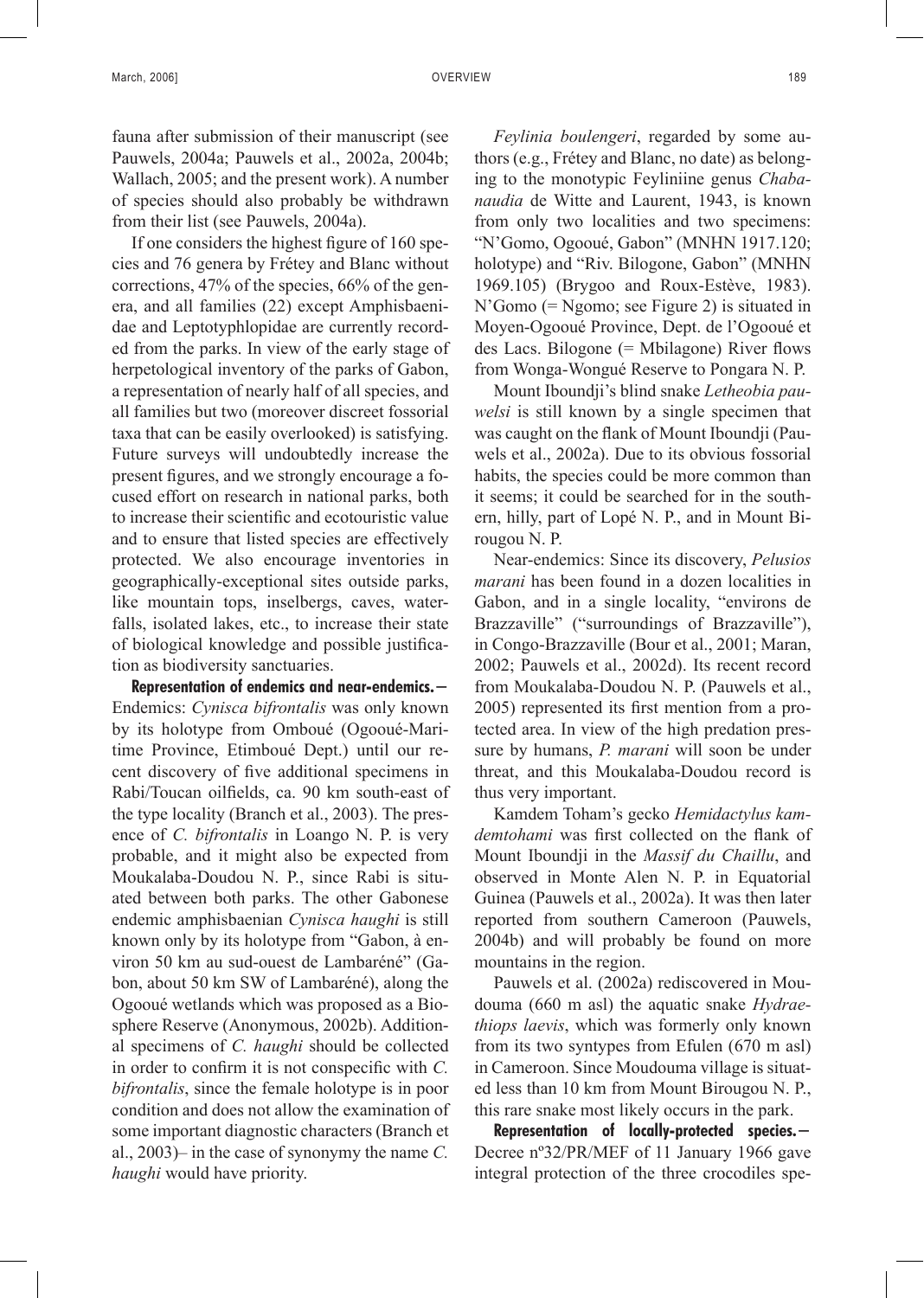cies, with a derogation every year for a hunting period. Commercial hunting hence, took place, especially in the area of Lambaréné, in Ogooué River and adjacent lakes. This decree was renewed every year until 1975, when intensive hunting had so depleted the natural stocks that commercial hunting became non-viable. According to the present Gabonese laws, no reptile is integrally protected, but the following six species are partly protected following decree 189/PR/MEFCR of 4 March 1987 relative to the protection of fauna: *Dermochelys coriacea* (Dermochelyidae), *Crocodylus cataphractus congicus* and *C. niloticus*, *Osteolaemus t. tetraspis* (Crocodylidae), *Varanus niloticus* (Varanidae) and *Python sebae* (Pythonidae).

*Dermochelys*, although suffering from human predation, is recorded from three coastal parks, among them Mayumba N. P. which is one of the most important nesting sites worldwide for the species (Billes, 2003).

The subspecies *Crocodylus cataphractus congicus* Fuchs, Mertens and Wermuth, 1974, is not universally accepted. Besides its records from three parks, *C. cataphractus* still has a wide distribution in Gabon (Waitkuwait, 1985), but is heavily hunted everywhere (Gramentz, 1999; Pauwels et al., 2003). Conservation measures are urgent.

Dupuy et al. (1998:27) indicated that *Crocodylus niloticus* was probably extinct in Gabon because of intensive hunting. Fortunately this is wrong, since *C. niloticus* is presently known with certainty from Loango and Moukalaba-Doudou parks, but it is not sure whether it occurs in other parks. The Nile crocodile was probably once more common (Anonymous, 2004), and probably present in at least Pongara N. P. (Vande weghe, 2005) and Akanda N. P. Blaney et al. (1997:67) mentioned it from "rivière Mougouambi, tronçon Mayonami-Moulondo" (Nyanga Province, Basse-Banio Dept.). Today it seems limited to the coastal areas of the Gamba Complex of Protected Areas and to the Nyanga River (Bourobou Bourobou, 1999:12; Camara Gakou, 1992:23; Dijkstra, 1993; Pauwels et al., 2005). In 1996, Gramentz (1999) however observed several dead specimens sold as food on fishermen's markets at Lambaréné, which suggests that its present distribution in

Gabon might be wider. The status of this species in Gabon should be urgently evaluated.

*Osteolaemus t. tetraspis* was inventoried from six parks, recorded from less than 15 km from Crystal Mountains N. P. (Pauwels et al., 2002b), and found on the border area of Ivindo N. P. (Knoepffler, 1974). In Gabon this species is widespread (see also Waitkuwait, 1985) and still common (pers. obs.) and will probably be found in every park.

*Varanus niloticus* is recorded from Gabon without exact locality (Böhme and Ziegler, 1997). In fact the decree was published before the revision of the *Varanus niloticus* species complex by the latter authors who demonstrated that *Varanus niloticus ornatus* had to be raised to full species status. From a zoogeographical point of view, the confirmation of the presence of the savanna-dwelling *V. niloticus* in Gabon would be very interesting, since that population would be isolated (see map in Böhme and Ziegler, 1997) and efforts could be made to study its exact distribution and taxonomic status. However, at the time the decree appeared, it was probably meant to protect what was later shown to be *V. ornatus*, which is very widespread and abundant in Gabon (see also Böhme and Ziegler, 2004; Pauwels et al., 2002a; 2002b), in cities as well as in cultivated lands, primary forests, savannas and beaches, and already known to occur in six national parks.

*Python sebae* was already recorded from not less than six parks, and is thus very satisfactorily represented. Like *Varanus ornatus*, it is very common everywhere in Gabon and will probably be recorded soon from all parks.

**Representation of internationally-protected species.−** Two international conventions on fauna conservation were ratified by Gabon on the same day (laws of 29 July 1987 and decrees of 30 May 1988): the Convention of Algiers and the Convention on International Trade of Endangered Species of Wild Flora and Fauna (CITES; see Anonymous, 1987a-b). The African Convention for Nature Conservation was signed in Algiers on 15 September 1968. This convention presents two levels of protection: total (A) and partial (B). All Cheloniidae and Dermochelyidae are listed in class A, and all crocodilians in class B. The terms of the Con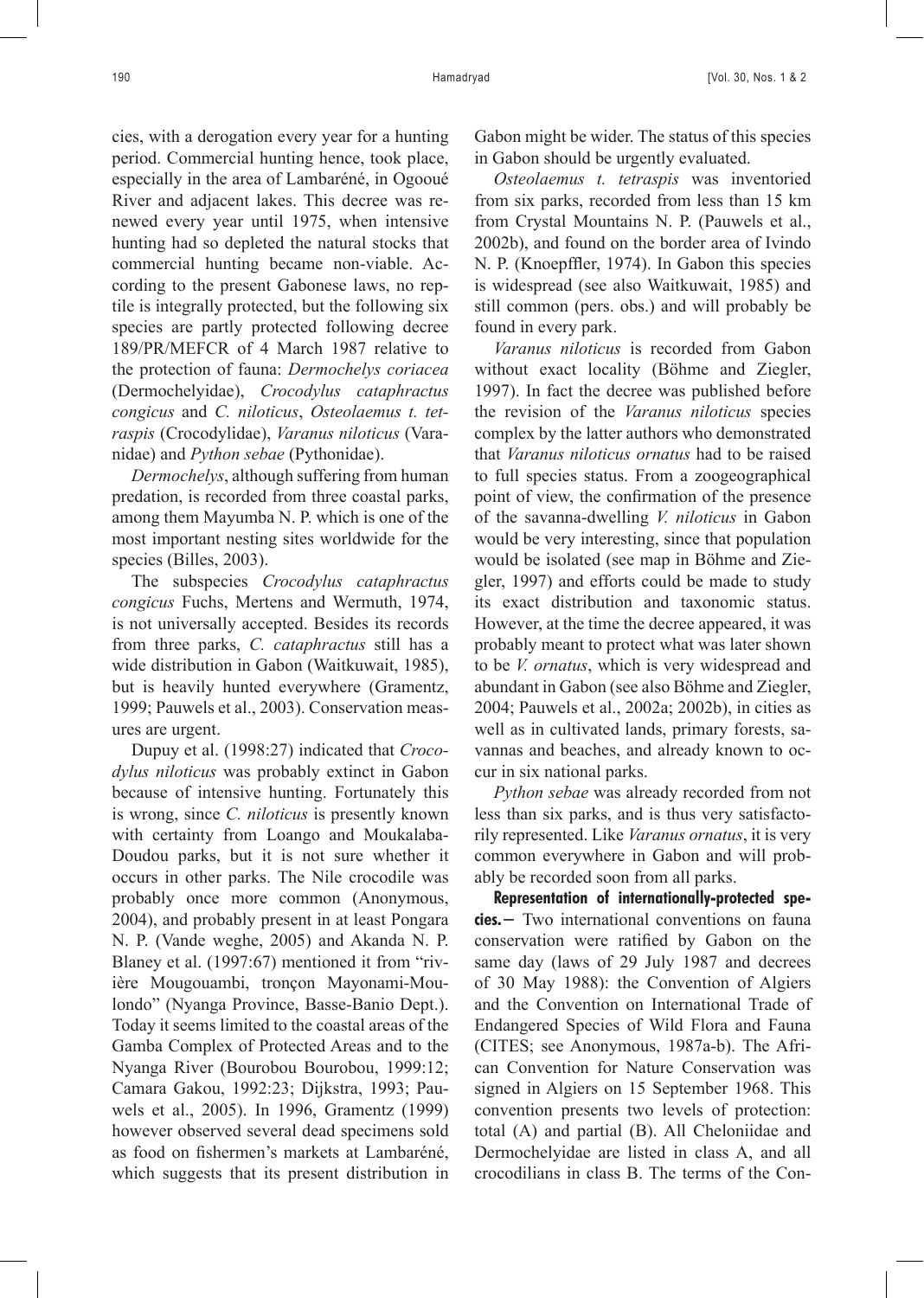vention of Algiers were never concretely applied in Gabon. CITES species for Gabon were listed by Anonymous (2005), with mention of IUCN categories in case of listing. In Appendix I: *Chelonia mydas* (EN – A1abd), *Eretmochelys imbricata* (CR - A1abd+2bcd) (Cheloniidae), *Dermochelys coriacea* (CR – A1abd) (Dermochelyidae), *Crocodylus cataphractus* (DD) and *C. niloticus* (Appendix I/II), *Osteolaemus tetraspis* (VU – A2cd) (Crocodylidae); and in Appendix II: *Kinixys belliana* Gray, 1831, *K. erosa* (DD), *K. homeana* Bell, 1827 (DD) (Testudinidae), *Chamaeleo africanus* Laurenti, 1768, *C. camerunensis* (Müller, 1909), *C. chapini* de Witte, 1964, *C. cristatus* (Stutchbury, 1837), *C. dilepis* (Leach, 1819), *C. gracilis* Hallowell, 1842, *C. oweni* Gray, 1831 and *C. quilensis* Bocage, 1866 (Chamaeleonidae), *Varanus niloticus* and *V. ornatus* (Varanidae), *Calabaria reinhardtii* (Schlegel, 1851) (Boidae) and *Python sebae* (Pythonidae). Although *Caretta caretta* (Linnaeus, 1758) and *Lepidochelys olivacea* are not listed for Gabon by Anonymous (2005), all Cheloniidae, thus including those two species, are listed on Appendix I on http://www.cites. org/eng/app/appendices.shtml (last visited by us on 2 April 2005). The species that are also locally protected are treated in the section above.

*Chelonia mydas* was recorded from three of the four Gabonese coastal national parks, so its representation is satisfying, but its conservation status is, however, alarming, due to the enormous human predation pressure. In 2004 we (OSGP and J. P. Vande weghe) observed on several occasions numerous green turtle carcasses near Cap Esterias where the species is still commonly and openly offered in restaurants. This happened just a few km from Akanda N. P. It is obvious that such an exploitation is unsustainable. Maran (2002) was even offered a carapace of *C. mydas* to buy near Makokou, about 400 km inland.

*Eretmochelys imbricata* and *Lepidochelys olivacea* are respectively known from one and two coastal parks in Gabon (see Table 1). They are rare and preyed upon by humans; a detailed summary of the exploitation was presented by Fretey (2001).

Although a few records of *Caretta caretta* were reported from Gabon (Dijkstra, 1993; Fretey, 2001), the current presence of the species should be evaluated.

*Kinixys erosa* is heavily hunted in Gabon, but is widespread and still very common (see a.o. Maran, 2002:62-63). It is already known from five national parks. The status of *Kinixys belliana* and *K. homeana* in Gabon has still to be evaluated. Neither of these two latter species was listed by Maran (2002), who restricted his list to the available museum material and personal field observations (Maran, pers. comm., Apr. 2005), and of both, only *K. homeana* was listed by Frétey and Blanc (no date). Both species might, however, be eventually documented from Gabon through additional field work, particularly in savanna (*K. belliana*) and in the forests near Equatorial Guinea (*K. homeana*) (Maran, pers. comm.).

The distribution and conservation status of *Chamaeleo* spp. in Gabon is very poorly known, and only *C. dilepis* was reported from a national park (see Table 1). Anonymous (2005) listed *C. camerunensis*, but this species was not included by Frétey and Blanc (no date).

*Calabaria reinhardtii* is very common in Gabon, especially in secondary forest, and is not eaten by locals (pers. obs.), nor does it seem to be under any other specific threat. It was so far recorded from three parks, but should be found in most.

**Suggestions for modifications to the Gabonese pro**tection laws on reptiles. − Due to currently available data on distributions, conservation status and human consumption of reptiles in Gabon (including Billes, 2004; Gramentz, 1999; Lahm, 1993; Mengome Ango, 1998; Steel, 1994), we suggest the following changes from the decree 189/PR/MEFCR of 4 March 1987 relative to their protection: a) *Dermochelys coriacea* and *Crocodylus cataphractus* be integrally protected; b) all Cheloniidae (including *Caretta caretta*) be partly protected; c) *Varanus niloticus* and *Python sebae* be withdrawn from the list of locally-protected species; d) *Cycloderma aubryi* be added to the partly-protected species.

**Unprotected areas of demonstrated herpetological interest.−** Field surveys that took place out of the established national parks showed two particular sites to be of special herpetological interest, both cited by Anonymous (2002a;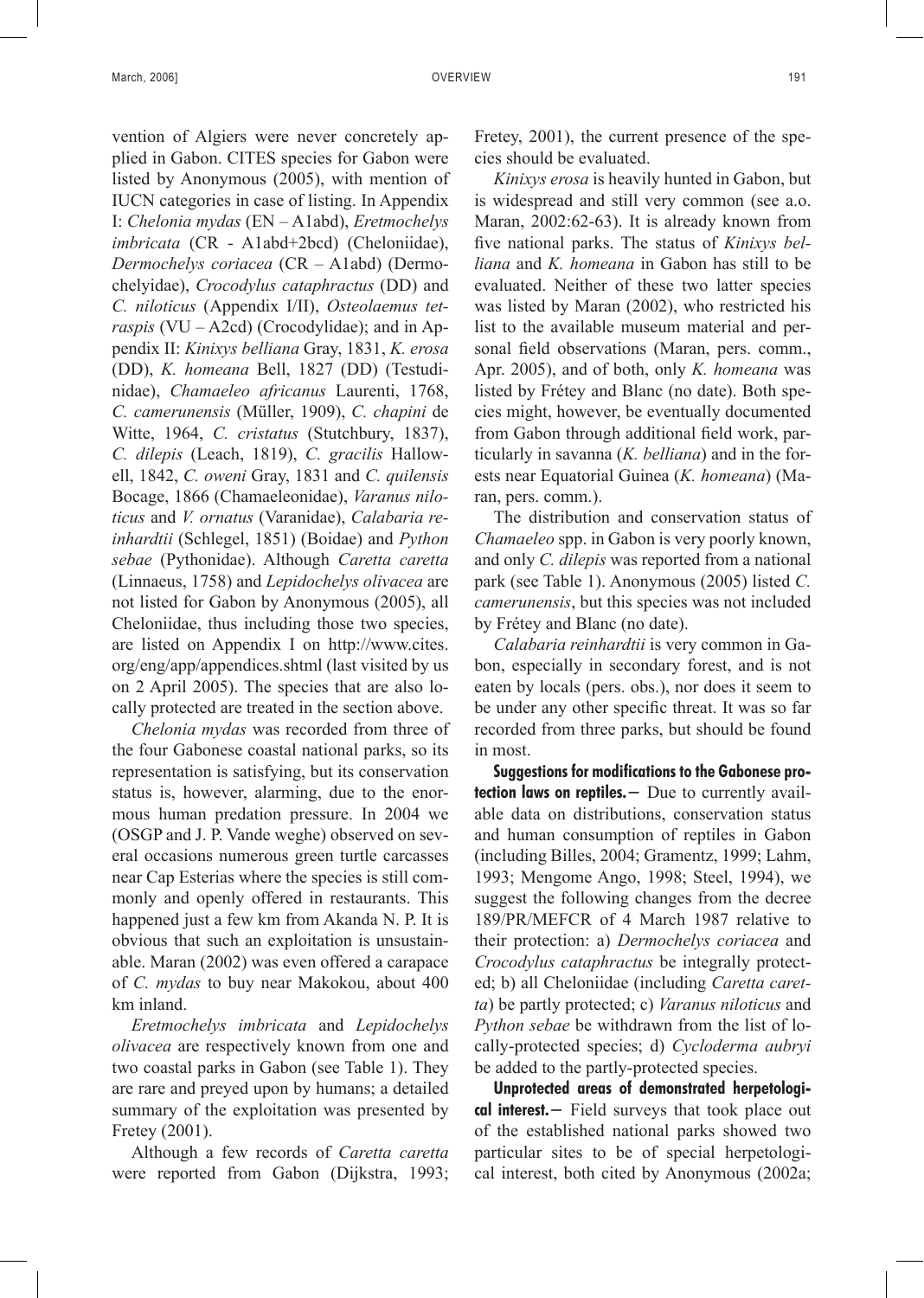2002b): Mount Iboundji, in the middle of the *Massif du Chaillu*, and the Rabi oil field, lying between Loango and Moukalaba-Doudou national parks. Mount Iboundji is described by Anonymous (2002b:11) as a "rocky tableland overlooking forest rich in biological diversity." It is specified (loc. cit.:87) that new species of reptiles were discovered on its flanks, which are actually those found by Pauwels et al. (2002a): *Hemidactylus kamdemtohami* and *Letheobia pauwelsi*. While the former is currently recorded from three countries (Pauwels, 2004b), the *Letheobia* is still known only from a single specimen. Since two new reptile species and other uncommon taxa (such as the endemic bufonid *Werneria iboundji* Rödel, Schmitz, Pauwels and Böhme, 2004) were discovered during the short time dedicated to the herpetological study of the mountain, we can reasonably expect that intensive surveys will lead to many additional interesting findings. Mount Iboundji has been proposed as a "Sanctuary", a term that Anonymous (2002b:11) defined as: "area high in biological diversity or of special interest too small for National Park status." According to the law, the surface of a national park can not be less than 1000 hectares (Anonymous, 2002a:9; this being not specified in the English version of the book).

The Rabi oil field was intensively herpetologically explored in 2002-3, and proved to be exceptionally rich (Branch et al., 2003; Burger et al., 2002; Lavoué et al., 2003; Pauwels et al., 2005), with not less than 66 species documented, i.e., so far the longest list for any locality in Gabon. Although hunting is presently locally strictly forbidden, and access and logging controlled by the oil company Shell Gabon, the question remains of what will become of this area when declining reserves force the company to leave. Lake Divangui is situated at direct proximity to the Rabi oil field, and was shown to harbor an important population of *Crocodylus cataphractus* (Pauwels et al., 2003); it is also home to *Osteolaemus t. tetraspis* (Barr et al., unpubl. data).

Among the four other exceptional sites mentioned by Anonymous (2002a-b), i.e., Wonga-Wongué Reserve and the adjacent Ogooué Wetlands, "Northeast," and Minkol-Makok inselbergs, none has so far benefitted from a dedicated herpetological survey, and the scarce data currently available do not allow pertinent evaluation. However, one might expect inselbergs to house zoogeographically-interesting and possibly-unique taxa. One of the only two known localities for the endemic legless skink *Feylinia boulengeri* is situated in the Ogooué Wetlands which were also shown to be home for at least five terrestrial and freshwater turtles: *Pelusios castaneus* (Schweigger, 1812), *P. niger* (Duméril and Bibron, 1835), *Cycloderma aubryi*, *Trionyx triunguis* (Forsskål, 1775) and *Kinixys erosa* (see Gramentz, 2001; Maran, 2002). We suggest an evaluation of the current populations of crocodiles and freshwater turtles in this area.

## **CONCLUSION**

Although the 13 recently established national parks seem to represent all the major biotopes of Gabon, it is not yet demonstrated that all unique reptile species of Gabon are included. None of the four endemics and only one of the three near-endemics are recorded so far from a national park in Gabon. Specific surveys should be conducted for these species in convenient biotopes of possible occurrence in the parks. Although improbable, if high search efforts seem to demonstrate that they are not present in any park, conservation measures should be taken, notably through the proposition of sanctuaries for localities where these species do occur.

The numbers of species recorded to date from the parks of Gabon vary from one to 44. These numbers reflect more the search effort than real differences in diversity. However, some parks can be expected to be home to more taxa than others on the basis of their biotope diversity and the presence of altitudinal areas, with more chances to discover taxa new to science in the latter zones. Akanda, Pongara and especially Mayumba national parks show a low diversity of biotopes, no altitudinal zones, and probably house the lowest numbers of species. Bateke Plateaux, Ivindo, Loango, Lopé, Moukalaba-Doudou, Mwagne and Waka national parks should show a higher diversity, due to their wider representation of biotopes. The most diverse and original herpetofaunas are probably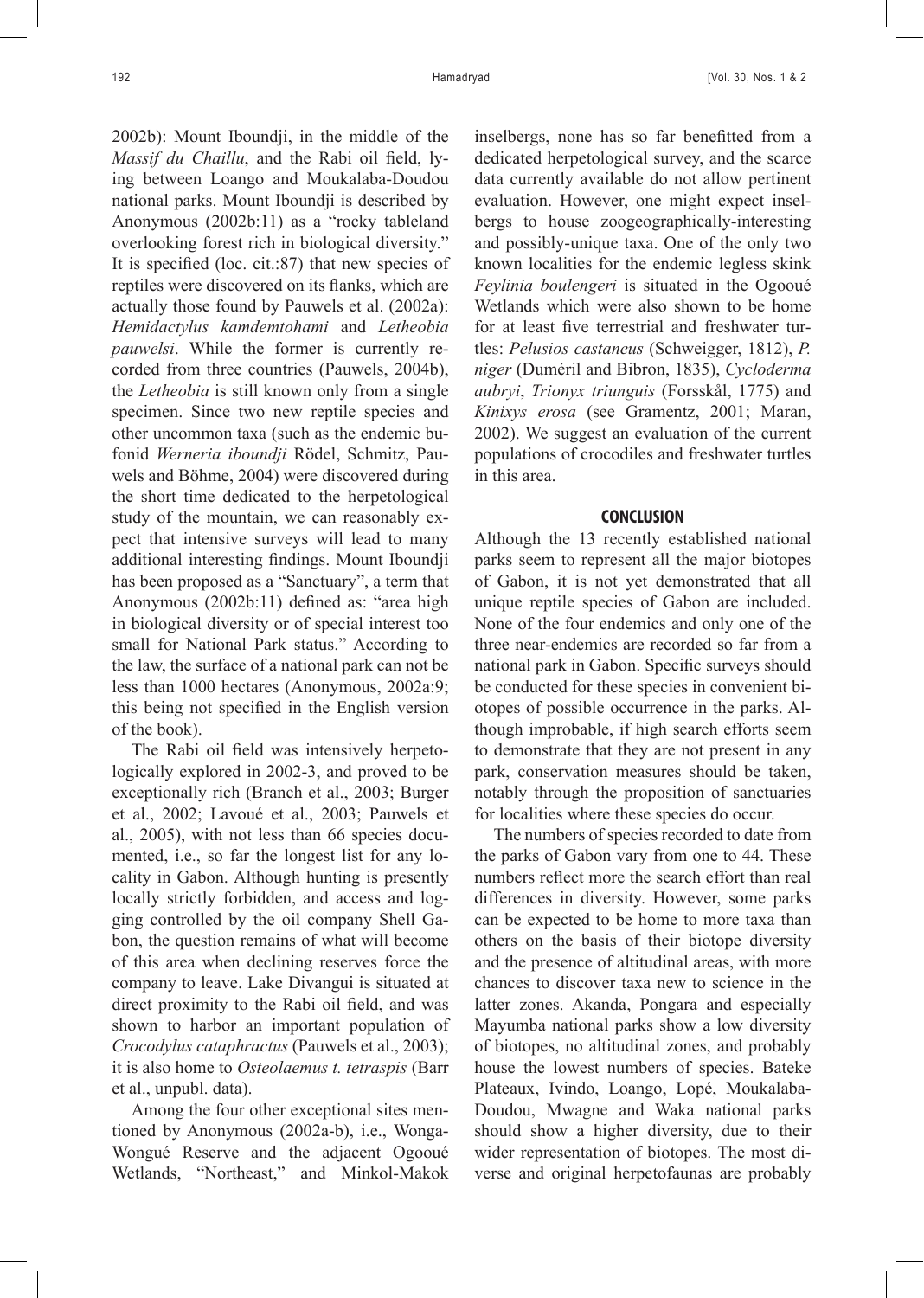to be found in Crystal Mountains, Minkebe and Mount Birougou national parks, which show peaks above 900 m asl. and particular biotopes such as inselbergs (Minkebe), caves (Birougou) or waterfalls.

All four Gabonese endemic reptiles are smallsized fossorial species known from one to six specimens, and from one to two localities. This indicates a paucity of herpetological knowledge for the country, and suggests high likelihood of discovering additional endemic taxa.

The herpetological inventory of the parks of Gabon is at its beginning and is hence, totally incomplete. In order to raise the proportion of species represented in the parks, we would encourage surveys a.o. in Bateke Plateaux N. P. to search for more savanna species, and possibly new records for the national list. All parks comprising altitudinal zones should be explored since they might reveal new taxa for science, and caves, waterfalls and inselbergs should be systematically inventoried.

In the frame of the current development of Gabon for ecotourism, several parks seem particularly well-placed because they simultaneously offer landscapes which are unique within Gabon and are logistically feasible. These are Loango, Lopé, and Crystal Mountains, three of the four parks for which preliminary reptile lists are already available. Abundances of sea turtles and Dwarf and Nile crocodiles are among the highlights of Loango N. P. Lopé offers a rich lowland and savanicolous herpetofauna, and is situated in close proximity of the exceptional site- Mount Iboundji- which we strongly suggest for protection integrally. The Crystal Mountains harbour a rich mid-altitude herpetofauna, including regional endemics. These three parks combined offer an opportunity to view a wide portion of the Gabonese herpetofauna. Among unprotected areas, Rabi offers so far the richest known assemblage of lowland forest reptile species and is situated in direct proximity to Lake Divangui, a perfect place to observe large numbers of *Crocodylus cataphractus* and a potential sanctuary for the species. Potential impacts of ecotourism on crocodiles and their nesting should of course first be evaluated. It is evident that some reptiles could play a positive role in ecotourism, in particular sea turtles and crocodiles in coastal parks, should protection laws be adequately and quickly enforced. A revision of the list of protected reptile species is also becoming a necessity.

## **ACKNOWLEDGEMENTS**

We warmly thank Chucheep (Teak) Chimsunchart (Phetchaburi), Brady Barr (National Geographic Television), William R. Branch (Port Elizabeth Museum), Marius Burger (University of the Western Cape), Sébastien Lavoué (MNHN, Paris), Jean-Eric Mackayah (Setté-Cama), Victor Mamonekene (Université Marien Ngouabi, Brazzaville), Richard Oslisly (WCS Gabon), Tariq Stévart (ULB, Brussels), Elie Tobi (SI/MAB Gamba) and Jean-Pierre Vande weghe (WCS, Libreville) for companionship in the field. We are very grateful to Sally A. Lahm (IRET, Makokou), Aaron M. Bauer (Villanova Univ.), Roger Bour and Patrick David (MNHN, Paris), Ignacio De la Riva (MNCN, Madrid), Thierry Frétey (Association Racine, Médréac), Dieter Gramentz (Berlin), Allen Greer (Australian Museum, Sydney), Philippe J. R. Kok (IRSNB, Brussels), Jérôme Maran (Ayguesvives), Augustin Mihindou (Loango N. P.), the late Jens B. Rasmussen (University of Copenhagen), Van Wallach (Harvard University), Wolf-Ekkehard Waitkuwait (PSVAP, Libreville), Chris Wilks (WCS Gabon) and Thomas Ziegler (Zoologischer Garten, Köln) for useful information. Michelle E. Lee, Alfonso Alonso and Francisco Dallmeier (Smithsonian Institution), René Hilaire Adiaheno (National Parks Council, Libreville), Faustin Bangole, Frank Denelle, Roger Ratanga, Pierre Reteno Ndiaye and Jean-Pierre Tallon (Shell Gabon) and André Kamdem Toham (WWF-CARPO, Kinshasa) provided much appreciated help and support. We thank Julie Luetzelschwab (US Fish and Wildlife Service), Mike Fay (National Geographic Society) and Lee White (WCS Gabon) for the permission to use ArcGIS for the elaboration of the maps. We are indebted to Adèle Sambo (CENAREST, Libreville) for research permits and to Emile Mamfoumbi Kombila and Adrien Noungou (DFC, Libreville) for entry and collecting permits. This research was supported by the Smithsonian Institution/Monitoring and Assessment of Biodiversity Program and grants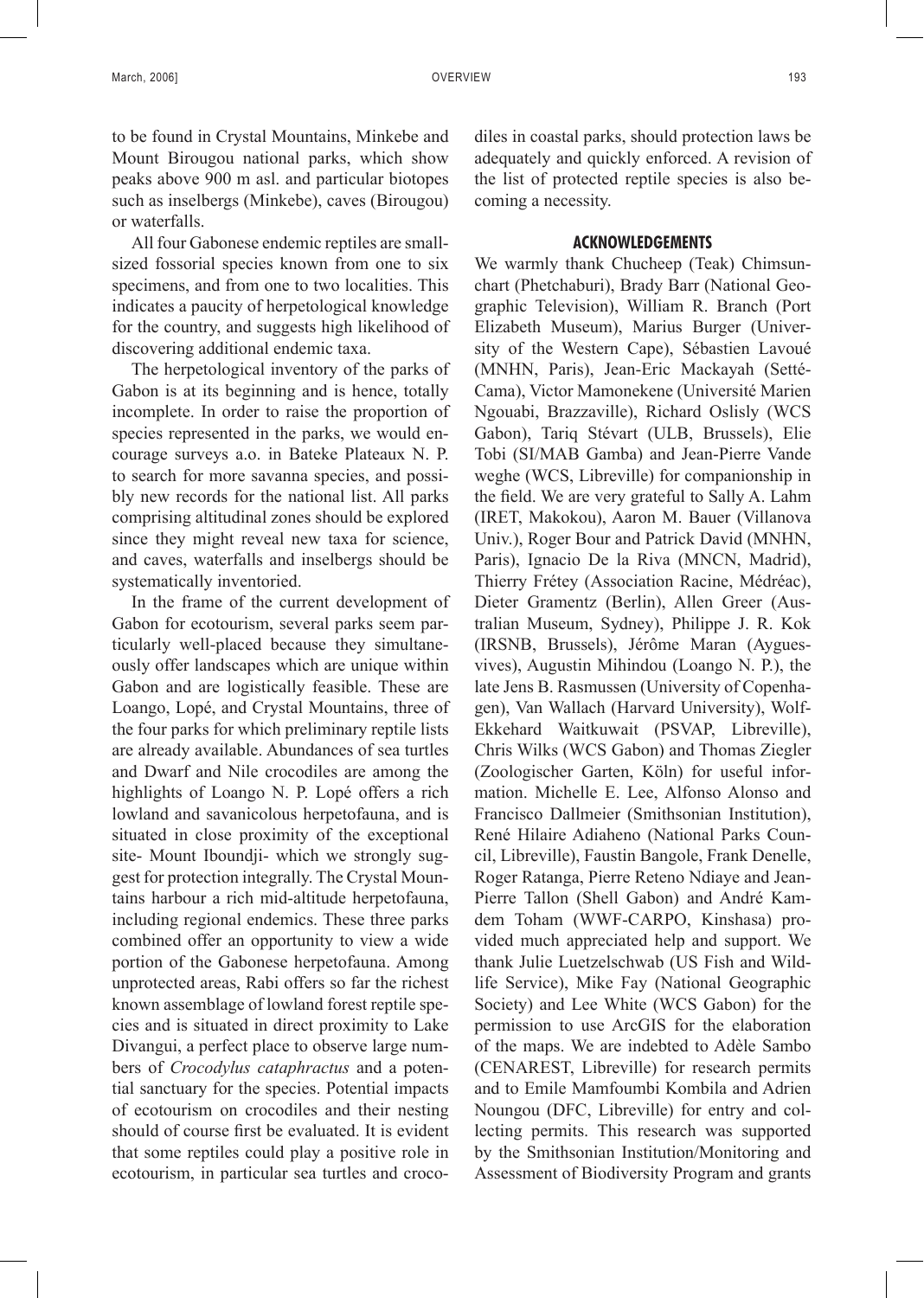from Shell Foundation and Shell Gabon. This publication is contribution 39 of the Gabon Biodiversity Program (contribution 38 was made by Pauwels, 2004b).

## **LITERATURE CITED**

**Anonymous. 1987a.** Loi nº 24/87 du 29 juillet 1987, autorisant la ratification de la Convention sur le commerce international des espèces de faune et de flore sauvages menacées d'extinction, adoptée à Washington, le 3 mars 1973. Hebdo informations 143:146−150.

**\_\_\_\_\_. 1987b.** Loi nº 25/87 du 29 juillet 1987, autorisant la ratification de la Convention africaine pour la conservation de la nature et des ressources naturelles, signée à Alger le 15 septembre 1968. Hebdo informations 143:150−153.

**\_\_\_\_\_ [Doumenge, C.]. 1994.** Ipassa-Mingouli (Gabon) ou "Les Merveilles de l'Ivindo". Evaluation rapide du site pour un projet de conservation-développement. Consulat du Gabon en Lombardie, UICN, Ministère des Eaux et Forêts et de l'Environnement du Gabon, IRET, FOGAPED, Humanitas, Université de Milan. iv + 74 pp.

**\_\_\_\_\_. 2004.** Second rapport national sur la diversité biologique. Observatoire National de la Biodiversité, Libreville. 57 pp.

- **\_\_\_\_\_. 2005.** UNEP−WCMC. 2 April, 2005. UNEP−WCMC Species Database: CITES-Listed Species (http://sea.unep-wcmc.org/ isdb/CITES/Taxonomy/).
- **\_\_\_\_\_. No date [a].** Projet de Conservation Intégrée dans la Région de Minkébé. Unpublished report presented to the "WWF−Programme pour le Gabon" and "Direction de la Faune et de la Chasse". 37 pp.
- **\_\_\_\_\_. No date [b].** Vertébrés du bassin de l'Ivindo. République gabonaise. 1970−1978. Poissons exceptés. Unpublished report. 41 pp.
- **\_\_\_\_\_. No date [2002a].** Les Parcs Nationaux du Gabon. Stratégie pour le troisième millénaire. République Gabonaise, National Geographic Society & Wildlife Conservation Society, Libreville. 108 pp.
- **\_\_\_\_\_. No date [2002b].** Gabon's National Parks. Strategy for the new millenium. Republic of Gabon, National Geographic Society & Wildlife Conservation Society, Libreville. 108 pp.
- **Bagafou, Y., L. Bikie & S. Ekaghba. 2000.** Contribution à l'évaluation de la biodiversité au Gabon. Inventaires fauniques aux Monts Doudou. Unpublished "Rapport de Formation" [Training Report], WWF, Libreville.  $vi + 34$  pp.
- **Bauer, A. M. & O. S. G. Pauwels. 2002.** A new forest-dwelling *Hemidactylus* (Squamata: Gekkonidae) from Gabon, West Africa. African Journal of Herpetology 51:1−8.
- **Billes, A. 2003.** Nidification des tortues marines à Mayumba (Gabon). Canopée 24:16−19.
- **\_\_\_\_. 2004.** Sur les traces des tortues marines d'Afrique centrale. Programme Kudu, Libreville. 64 pp.
- **Blanc, C. P. & T. Frétey. 2000.** Les reptiles de la Réserve de Faune de la Lopé et de la forêt des Abeilles (Gabon). Bulletin de la Société Zoologique de France 125(4):281−292.
- **Blaney, S., S. Mbouity, J.-M. Nkombé & M. Thibault. 1997.** Complexe d'Aires Protégées de Gamba. Caractéristiques socio-économiques des populations des départements de la Basse-Banio et de la Mougoutsi (Mouenda). Unpublished report presented to the "WWF−Programme pour le Gabon", Libreville. vi + 75 + annexes  $+$  map  $+$  plates.
- **Böhme, W. & T. Ziegler. 1997.** A taxonomic review of the *Varanus* (*Polydaedalus*) *niloticus* (Linnaeus, 1766) species complex. Herpetological Journal 7(4):155−162.
- **\_\_\_\_\_ & \_\_\_\_\_. 2004.** *Varanus ornatus*. In: Varanoid lizards of the world. pp: 139−142. E. R. Pianka & D. R. King (Eds). Indiana University Press, Bloomington & Indianapolis.
- **Bour, R. 2000.** Une nouvelle espèce de *Pelusios* du Gabon (Reptilia, Chelonii, Pelomedusidae). Manouria 3(8):1−32.
	- **\_\_\_\_\_, B. Devaux, P. C. H. Pritchard & R. C. Wood. 2001.** Observations sur *Pelusios adansonii* au Sénégal. Manouria 4(11):23−32.
- **Bourobou Bourobou, H. P. 1999.** Gamba entre la réserve et les intérêts des populations autochtones. Projet sur la Biodiversité dans le Développement, IRET/CENAREST, Libreville. 21 pp.
- **Branch, W. R., O. S. G. Pauwels & M. Burger. 2003.** Rediscovery of *Cynisca bifrontalis* in Gabon, with additional notes on *Monopeltis galeata* (Reptilia: Amphisbaenia). African Journal of Herpetology 52(2):83−90.

**Broadley, D. G. 1971.** A revision of the African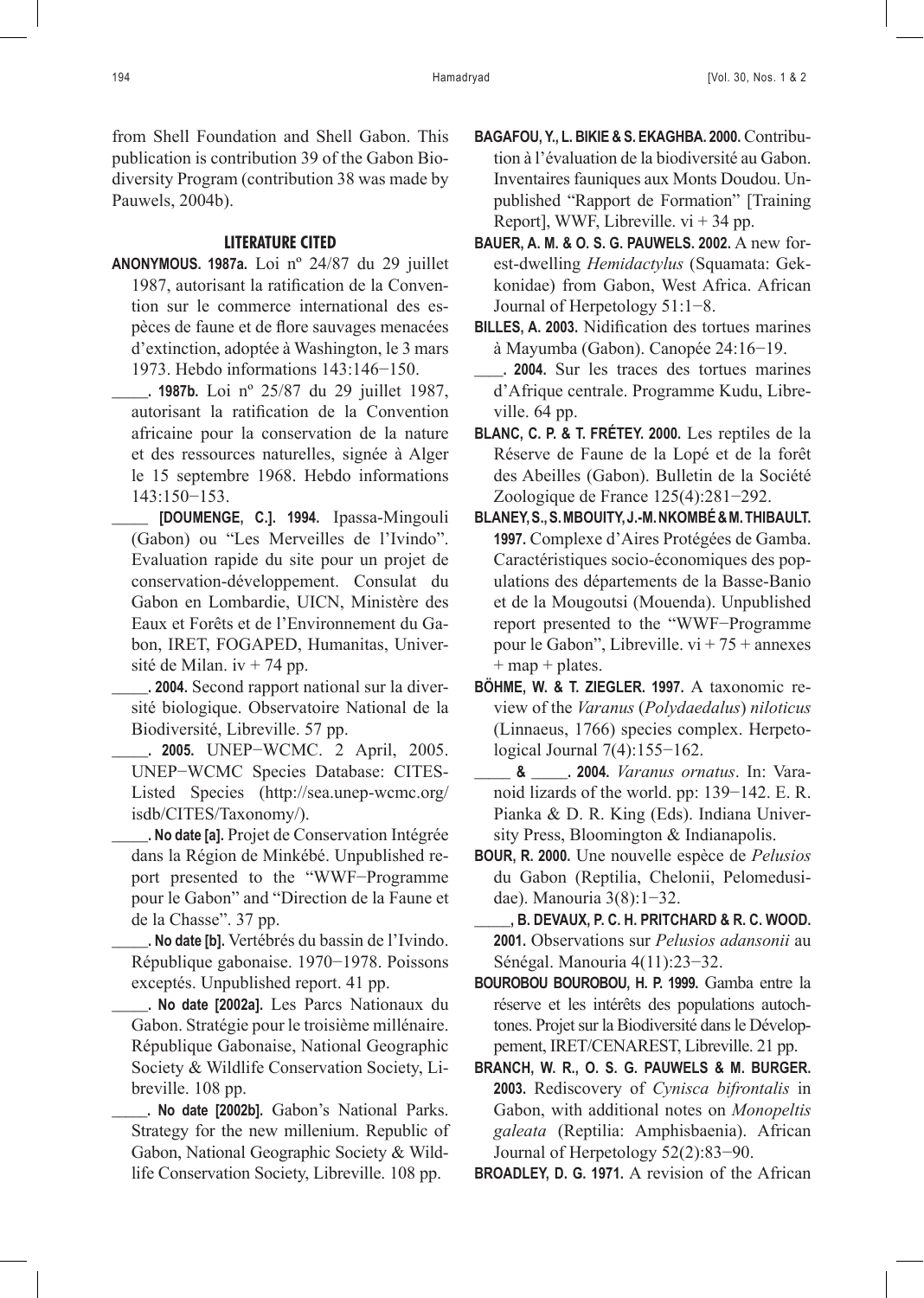snake genus *Elapsoidea* Bocage (Elapidae). Occasional Paper of the National Museum of Rhodesia, B 4(32):577−626.

- **Brygoo, E. R. & R. Roux-Estève. 1983.** *Feylinia*, genre de Lézards africains de la famille des Scincidae, sous-famille des Feyliniinae. Bulletin du Muséum national d'Histoire naturelle, Paris, 4e sér., 5, section A, (1):307−341.
- **Burger, M., W. R. Branch & A. Channing. 2004.** Amphibians and reptiles of Monts Doudou, Gabon: species turnover along an elevational gradient. In: Monts Doudou, Gabon. A floral and faunal inventory with reference to elevational variation. pp: 145−186. B. Fischer (Ed). California Academy of Sciences, San Francisco.
- **\_\_\_\_\_, O. S. G. Pauwels, J.-A. Yoga, J.-A. Pambo & W. R. Branch. 2002.** Herpetofaunal assessment of the Rabi oilfields, south-western Gabon, conducted during February/March 2002. Unpublished report to Smithsonian Institution and Shell-Gabon. 41 pp.
- **Camara Gakou, F. 1992.** Project [sic] de programme d'éducation et de formation à l'environnement des ruraux au Gabon. Unpublished report presented to the "WWF Programme pour le Gabon", Libreville. 33 pp.
- **Christy, P. & L. Wilmé. 2003.** Lopé. Un almanach équatorial. ECOFAC, Libreville. 96 pp.
- **Dijkstra, A. J. 1993.** Amphibians and reptiles. In: Coastal waterbirds in Gabon. pp: 254−259. F. J. Schepers & E. C. L. Marteijn (Eds). Foundation Working Group International Wader and Waterfowl Research, Report 41, Zeist.
- **Dupuy, B., C. Gérard, H.-F. Maître, A. Marti & R. Nasi. 1998.** Gestion des écosystèmes forestiers denses d'Afrique tropicale humide. 1. Gabon. Les Bibliographies du Cirad, Ciradforêt, Montpellier. 212 pp.
- FRETEY, J. 2001. Biogeography and conservation of marine turtles of the Atlantic Coast of Africa/Biogéographie et conservation des tortues marines de la côte atlantique de l'Afrique. CMS Technical Series Publ. 6, UNEP/CMS Secretariat, Bonn. 429 pp.
	- **\_\_\_\_\_ & N. Girardin. 1988.** La nidification de la tortue luth, *Dermochelys coriacea* (Vandelli, 1761) (Chelonii, Dermochelyidae) sur les côtes du Gabon. Journal of African Zoology 102(2):125−132.
- **Frétey, T. & C. P. Blanc. No date [2004].** Liste des reptiles d'Afrique Centrale. Les dossiers de l'ADIE. Série Biodiversité N° 2 [sic]. Libreville. 73 pp.
- **Gossmann, V., S. Lötters, F. Obame & W. Böhme. 2002.** Zur Herpetofauna Gabuns. Teil II: Kommentierte Artenliste der gefundenen Reptilien, Bemerkungen zur Artenvielfalt. Herpetofauna 24(136):19−33.
- **Gramentz, D. 1999.** Schwere Zeiten für Reptilien in Gabun. Elaphe 7(2):57−61.
- **\_\_\_\_\_. 2001.** Zur Ökologie und Ethologie von *Kinixys erosa* (Schweigger, 1812) in Gabun. Sauria, Berlin 23(2):17−23.
- **Knoepffler, L.-P. 1966.** Faune du Gabon (Amphibiens et Reptiles). I. Ophidiens de l'Ogooué-Ivindo et du Woleu N'tem. Biologia Gabonica 2(1):3−23.
- **\_\_\_\_\_. 1974.** Faune du Gabon (Amphibiens et Reptiles). II. - Crocodiles, Chéloniens et Sauriens de l'Ogooué-Ivindo et du Woleu N'tem. Vie Milieu 24(1), sér. C:111−128.
- **Lahm, S. 1991.** Preliminary report: The Fauna of Minkébé, Northeastern Gabon. Report addressed to WCI and WWF−US. [*non videmus*]
- **\_\_\_\_\_. 1993.** Ecology and economics of human/ wildlife interaction in northeastern Gabon. Unpublished Ph. D. thesis, Department of Anthropology, New York University, New York.  $xix + 325$  pp.
- **Lasso, C., A. I. Rial, J. Castroviejo & I. De la Riva. 2002.** Herpetofauna del Parque Nacional de Monte Alén (Río Muni, Guinea Ecuatorial). Graellsia 58(2):21−34.
- **Lavoué, S., V. Mamonekene & O. S. G. Pauwels. 2003.** Fish and aquatic reptile and mammal communities in Rabi, Ogooué-Maritime, Gabon. Unpublished report to Smithsonian Institution and Shell-Gabon. 23 pp.
- **Lee, M., A. ALONSO, F. DALLMEIER, P. CAMPBELL & O. S. G. PAUWELS. 2005.** The Gamba Complex of Protected Areas: an illustration of Gabon's biodiversity. In: Gabon: biodiversity of an African equatorial forest. A. Alonso, M. Lee, P. Campbell, O. S. G. Pauwels & F. Dallmeier (Eds). Bulletin of the Biological Society of Washington, Washington (in press).
- **Lötters, S., V. Gossmann & F. Obame. 2000.** Erfassung der Diversität der Amphibien und